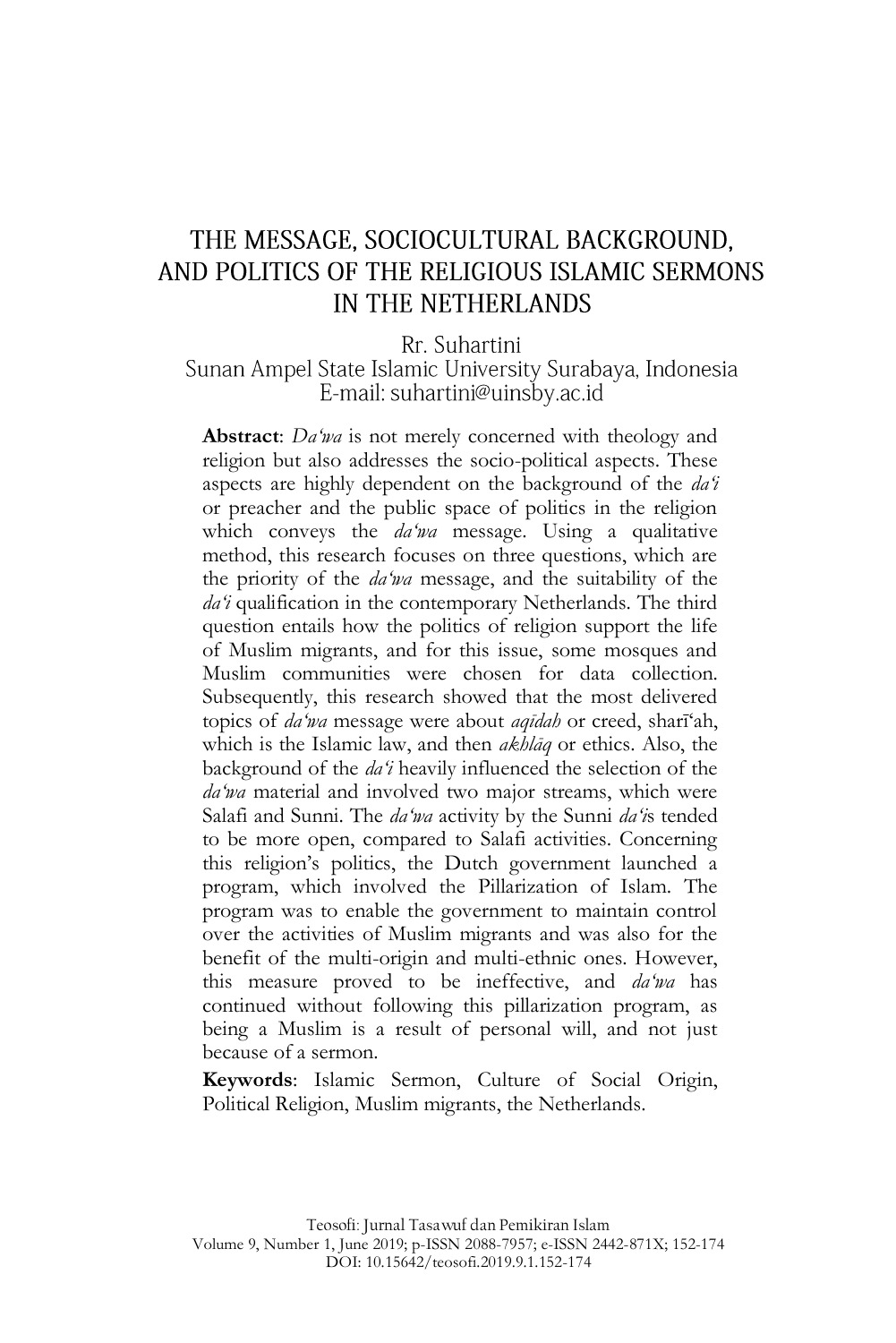### **Introduction**

-

Amidst the significant development of da"wa in the Netherlands, proximity becomes basic problem in the activities of the *da'i*s (preachers). This article examines da'wa activity among Muslim minority in the Netherlands by considering the religious background of *da'i* or imam, as well as political context in the Netherlands especially concerning religious policy in public space. Religious messages delivered in the Netherlands are usually conveyed in the vernacular language of the *da'i* or imam. The *da'i*s of imams are usually trained in their countries of origin. Therefore this fact is thought to influence material and selection of the delivery of religious message. The religious message usually delivered concerns ethic and conducted with less emphasis on social issues. This last part is due to the policy of the Dutch government on the expression of religion in public space, with the issue of cultural integration into European culture and community as the major issue faced by Muslim migrants in Europe.

Although the Netherlands is often seen as the most secular country in Europe, religion and faith-based organizations have long been embedded in the culture and structure of society.<sup>1</sup> Many different religions and beliefs entered by immigrants developed into this country. Moreover, Islam comes to the Netherlands brought by migrant workers, especially from Turkey and Morocco, as well as the return of the Indonesian-origin Surinam people to the Netherlands.<sup>2</sup>

According to FORUM (Institute for Multicultural Affairs), in 2010, almost 60-70% of Islamic religious *ummah* of Moroccans and Turks claimed to feel at home in the Netherlands.<sup>3</sup> Migrant workers generally have a low level of education. Their number is about 1,5 million or 5.8% of Dutch population. They often appear in the media for about 63% concerning negative behavior, which also means bad image for Muslims. Elsewhere in Europe, Islam is often considered as

<sup>1</sup> Justin Beaumont, "Candice Dias, Faith-Based Organisations and Urban Social Justice in The Netherlands", *The Royal Dutch Geographical Society*, *KNAG*, Vol. 99, No. 4 (2007), 382-392.

<sup>2</sup> Semiha Sözeri, Hülya Kosar Altinyelken, Monique Volman, "Training Imams in the Netherlands: The Failure of a Post-secular Endeavour," *British Journal of Religious Education* (June 2018).

<sup>3</sup> FORUM, *The Position of Muslim in the Netherlands* (Utrecht: Postbus, 2010), 28.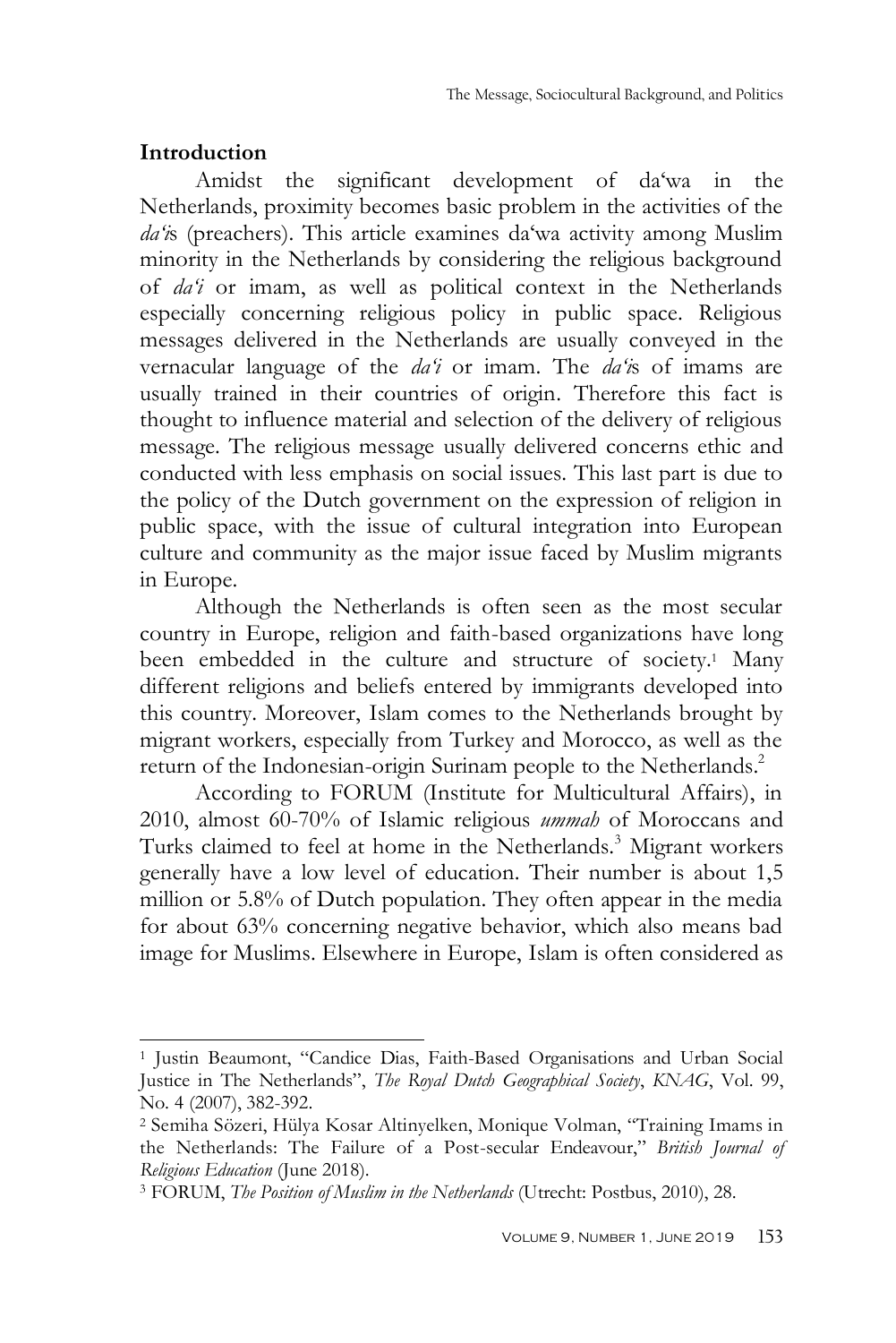alien culture which disturbs the life of English normal life.<sup>4</sup> Islam is news in Europe for three reasons, religion, education, and fundamentalism.<sup>5</sup> If it is viewed from the context of da'wa, which is a coordinated effort to strengthen Islamic belief among Muslims and in practice is unconvinced by association movement or available institution, then this is a disadvantageous situation as well as a challenge for Islam (Muslims).<sup>6</sup>

From the theoretical perspective of sociological explanation, this article focuses on the examination of da"wa message as described in da"wa syllabi in mosques and Muslim community and relates them with the culture of social origin of the da"wah actors. The mosque was chosen as the focus of this study because of the essential place of the Muslim public presence in the Netherlands, particularly the center of Islamic sermon in the Netherlands.<sup>7</sup> Further, this article will examine priority scale of da"wa role in relation to politics of religious space in the Netherlands.

This article begins with a discussion on the da"wa material in the Netherlands. Later, it will dwell with the description of da"wa material in mosques in the Netherlands. I will also study the relation between material or topic selection of da"wa and the cultural background of the *da'i*s. Finally, it will discuss the relationship between the Dutch policy on religion in public space with the selection of da'wa topics.

## **Islamic Sermon**

-

In addition to *Jum'ah* (congregational) sermon, Muslim preachers also deliver their lectures in scheduled religious lessons in mosques after hours (after maghrib and isha prayers). Materials of the lessons usually are current affairs, such as commemoration of the prophet"s birth (*mawlid*), Rajab celebration, Ramadan month, commemoration the revelation of the Quran (*nuzūl al-Qur'ān*), and so

<sup>4</sup> John Richardson, *Representing Islam: The Racism and Rethoric of British Broadsheet Newspaper* (Amsterdam: John Benjamins Publishing Company, 2004).

<sup>5</sup> Elisabeth Poole, *Reporting Islam: The Media and Representation of Muslim in Britain* (London: I.B. Tauris, 2002).

<sup>6</sup> Johan Meuleman, "Da"wa", Competition for Authority, and Development, *Journal Bijdragen Tot De Taal-*, *Land- En Volkenkunde*, Vol. 167, No. 2/3 (2011), 236-269.

<sup>7</sup> Oskar Verkaaik and Pooyan Tamimi Arab, "Managing Mosques in the Netherlands Constitutional versus Culturalist Secularism", *Journal of Muslims in Europe*, Vol. 5 (2016), 251-268.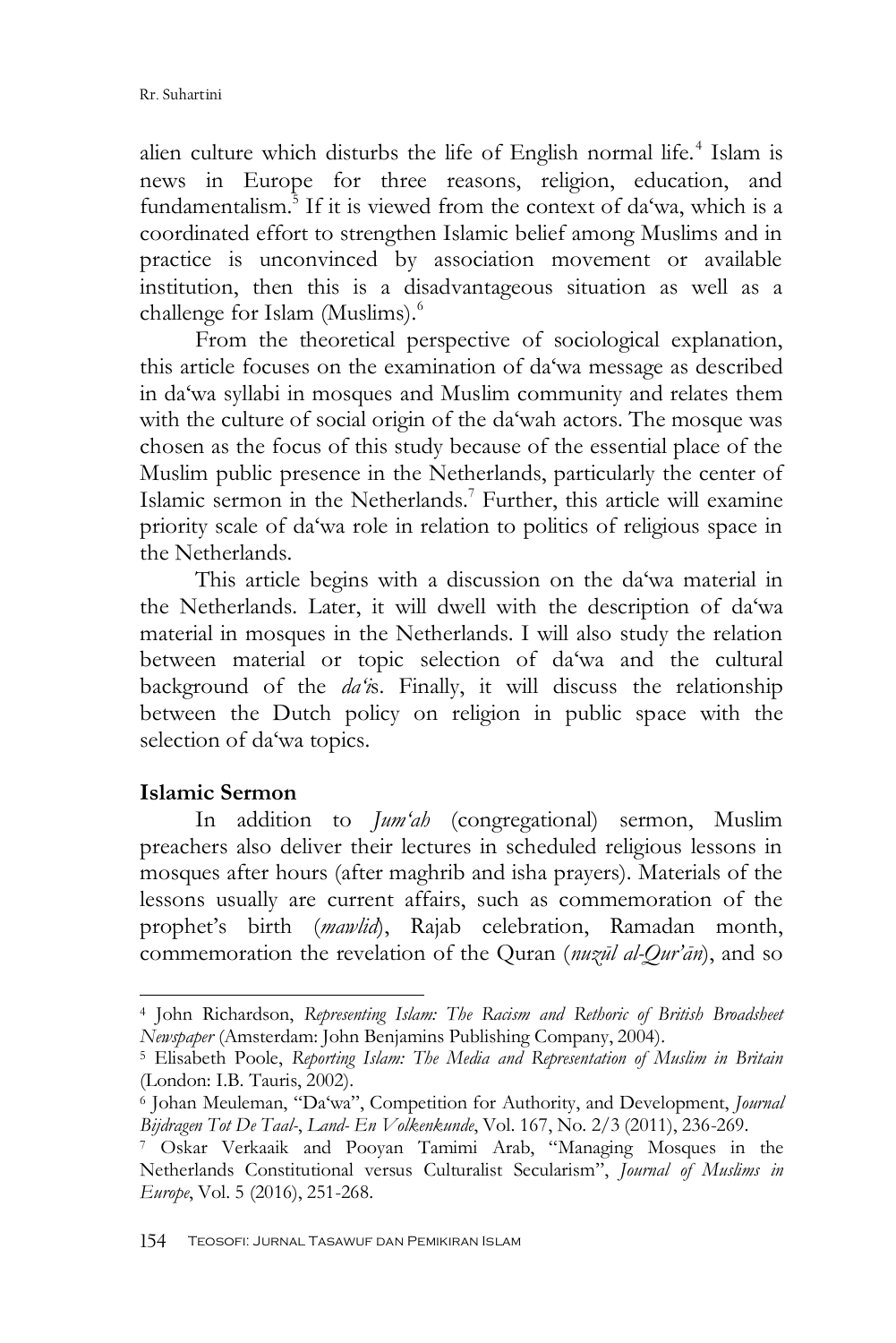forth. Alternatively, some current debatable issues are also discussed, such as veiling (*hijab*). Those materials are discussed in the light of three elements of Islamic teaching, creed (*aqīdah*), Islamic law (*sharī'ah*), and ethic (*akhlāq*). The three elements are often related to important concepts in Islam. Iman is related to *'aqīdah*, Islam is related to *sharī'ah*, and *ih*}*sān* is related to *akhlāq*. 8

The first and most fundamental theme, *aqīdah*, consists of the commitment of Muslims to obey beyond any doubt towards the will of God. This covers six basic covenants; the belief that there is no god but Allah, (2) belief in the existence of supernatural beings such as the angel"s God, (3) belief in the messengers of God, (4) belief in the holy books that were revealed to the messengers, (5) belief in the hereafter, including accountability of deeds with rewards (heaven) and punishment (hell), (6) belief that there is definite rule of God which govern this life. This conviction is stated in the Quran, namely Chapter 2, verses 2-4 and 177.

*Second* theme, *Sharī'ah* covers religious regulation as revealed in the Quran and exemplified by the Prophet. The coverage of *Sharī'ah* includes rituals (*ibādah*) and human interaction (*mu'āmalah*) as it is usually categorized by Muslim jurists. Ibadah includes five daily prayers, Ramadan fasting, zakat alms, and hajj pilgrimage. Whereas *mu'āmalah* includes property exchanges (buying, selling, leasing, and labor), marriage, inheritance, social contract (such as public consultation), and so on.

The *third* theme is *akhlāq* (ethic and morality). It drives Muslims to do their best without any supervision because they believe that God is all-knowing and watching. Morality in its usage in the Quran can be defined as an act or a deed that evolves into habit. Therefore, a man may develop *al-akhlāq al-karīmah* (good attitude) or *al-akhlāq almadhmūmah* (bad behavior). Meanwhile, Ahmad Amin defines morality as a repeated act that it was easily done without any further thought. Concerning relationship with others, morality can be defined as an attitude and behavior that totally respect others' existence.

In the case of da"wa in the Netherlands, especially by referring to some mosques and religious lessons of the Dutch Muslim community, the materials of da"wa are far from uniform. The materials send by mosques to their congregations are in the form of

<sup>8</sup> Moh. Ali Aziz, *Ilmu Dakwah* (Jakarta: Pranada Media, 2016); Wahyu Ilaihi, *Komunikasi Dakwah* (Bandung: Rosdakarya, 2010).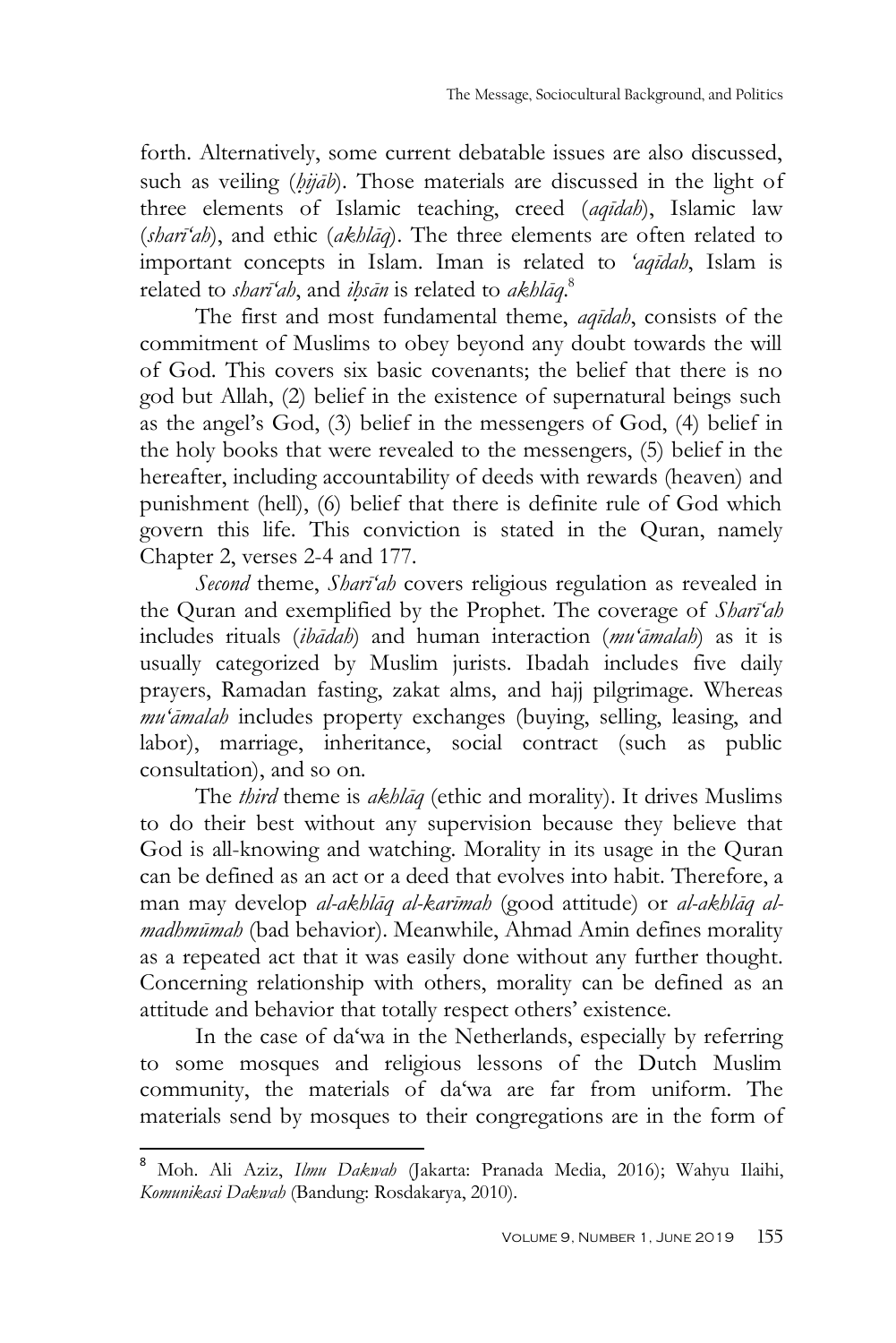sermons, lectures, and individual consultations. Written materials are spread regularly through books and internet website. Generally, da"wah materials of mosques and Muslim community in the Netherlands cover three elements of Islamic teachings; *aqīdah*, *sharī'ah*, and *akhlāq*. They originate from 17 mosques and Muslim communities in three cities, namely Leiden, Amsterdam, and Rotterdam.

The most materials that are sent to Muslim community in the Netherlands are a matter *aqīdah* and *sharī'ah*. Of the two topics, *sharī'ah* theme is used regularly as reading material or written ones in every meeting or da"wa function. In addition, although *aqīdah* theme is often discussed, its discussion is less intensive. The least discussed theme is *akhlāq*, which is quite normal, because this theme is crisscrossing with the *mu'āmalah* sub-theme of *sharī'ah*. Still, the authentic category of moral tolerance and religion in the context of contemporary Sufism is discussed albeit sparingly.

Reading material on *aqīdah* found in al-Ikhlas Indonesia mosque dominates the shelves of the mosque. In a religious event celebrating the Islamic new year in Muharram month, the mosques in collaboration with PPME (Persatuan Pelajar Muslim Se-Eropa; all European Muslim students association) invited religious scholars of Nahdlatul Ulama, Dr. Ir. Wahfiuddin to deliver a lecture. He chose to speak about belief, the existence of *rūh*} (spirit), and life after death. In addition, he also explained the difference between "passing away" and "death" in spiritual journey to *Barzah*} (transition) realm based on the interpretation of the Quran chapter al-An"ām verse 60. Furthermore, preachers attending the event advised the audience how to prepare life after death and performed prayers for the deceased with supplication. Visit the graveyard was also part of the lecture to defend from the opposite opinion held by the Salafis, who denies the value of prayers for the deceased.

In addition, concerning the writing for da"wa purposes, *aqīdah* material can be accessed through periodic booklet distributer in mosques or through short posting in official website of the mosques. A booklet that attracts wide interest of the congregation in Mimar Sinan Camii Mosque is a booklet entitled Islam written by Dr. Fahri Demir published by Hollanda Diyanet Vakfi Yayinlarui, a Turkish foundation. This booklet discusses *aqīdah* theme intensively.<sup>9</sup>

<sup>&</sup>lt;sup>9</sup> An interview with Imam Hasanath on October 4<sup>th</sup>, 2015, at Roterdam.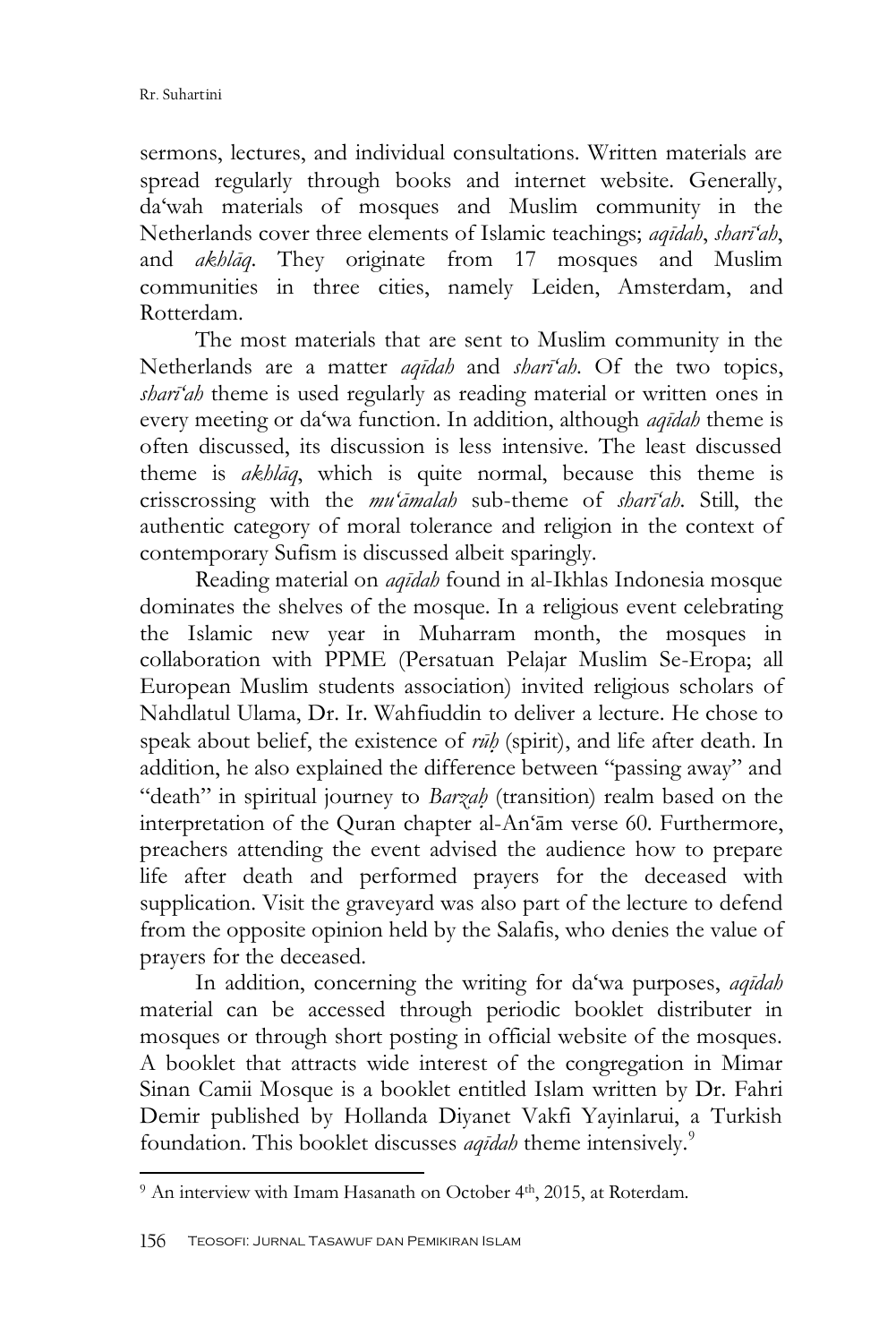As a system of belief and the way of thinking for Muslims about God, *aqīdah* is an important theme so that it is frequently delivered by preachers. It is mainly because of worry among preachers and Muslim leaders that there would be misunderstanding about and erosion of basic conviction of Muslims in the Netherlands. As a result, da"wa materials on *aqīdah* are sent to Muslim communities. For instance, in the al-Sunnah mosque of The Hague, which is affiliated to the Salafi community, there is regular recitation of *aqīdah* theme by discussing a book entitled *Usūl al-Sunnah* written by Ahmad b. Hanbal. The religious study is conducted after maghrib prayers. According to its congregation, the fundamentals of the Sunnah should be emulated as identical as those practiced by the companions of the prophet. Thus, Muslims should avoid any innovations, since it is considered unorthodox. This book describes every category of Sunnah, which Muslims should believe and practice. Anyone who ignored one of these Sunnah will not be considered as the Ahl al-Sunnah (people of Sunnah).

Here, Sunnah includes: the belief in good and bad destiny; the Quran as the verbatim words of God, not creature, eye witnessing God in the hereafter as narrated from the authentic hadith of the Prophet Muhammad; belief in the scale of deeds in the hereafter; belief in the torture after death (*'adhāb al-qubr*), the uninterrupted obligation of jihad until the hereafter; thus, jihad should not be abandoned.

Meanwhile, Imam Malik mosque in Leiden conducts regular *aqīdah* classes for the youth. This includes a program named Youth Education under guidance of Sheikh Said el Mokadmi delivered in Dutch language. Unlike other free of charge programs, participants of this class must pay sum of money. Similarly, the Euromoslim mosque in Amsterdam conducts weekly lesson attended by Indonesian-origin Muslims. There is no fee for attending the classes, though. The *aqīdah* theme discussed in the classes includes: (1) *Tawhīd al-Asmā*<sup>'</sup>, the oneness of God in His characteristics and names; (2) *Tawhid al-Rubūbīyah*, the oneness of God in His Majesty. He creates, sustains, governs, provides, and controls His creatures; and (3) *Tawhīd al-Ulūhīyah*, oneness in worshipping God. It means that all creatures, including human beings, angel worship only God Almighty.

Da"wa materials on *aqīdah* are discussed comprehensively in lectures or written in official website of the mosque. In this aspect,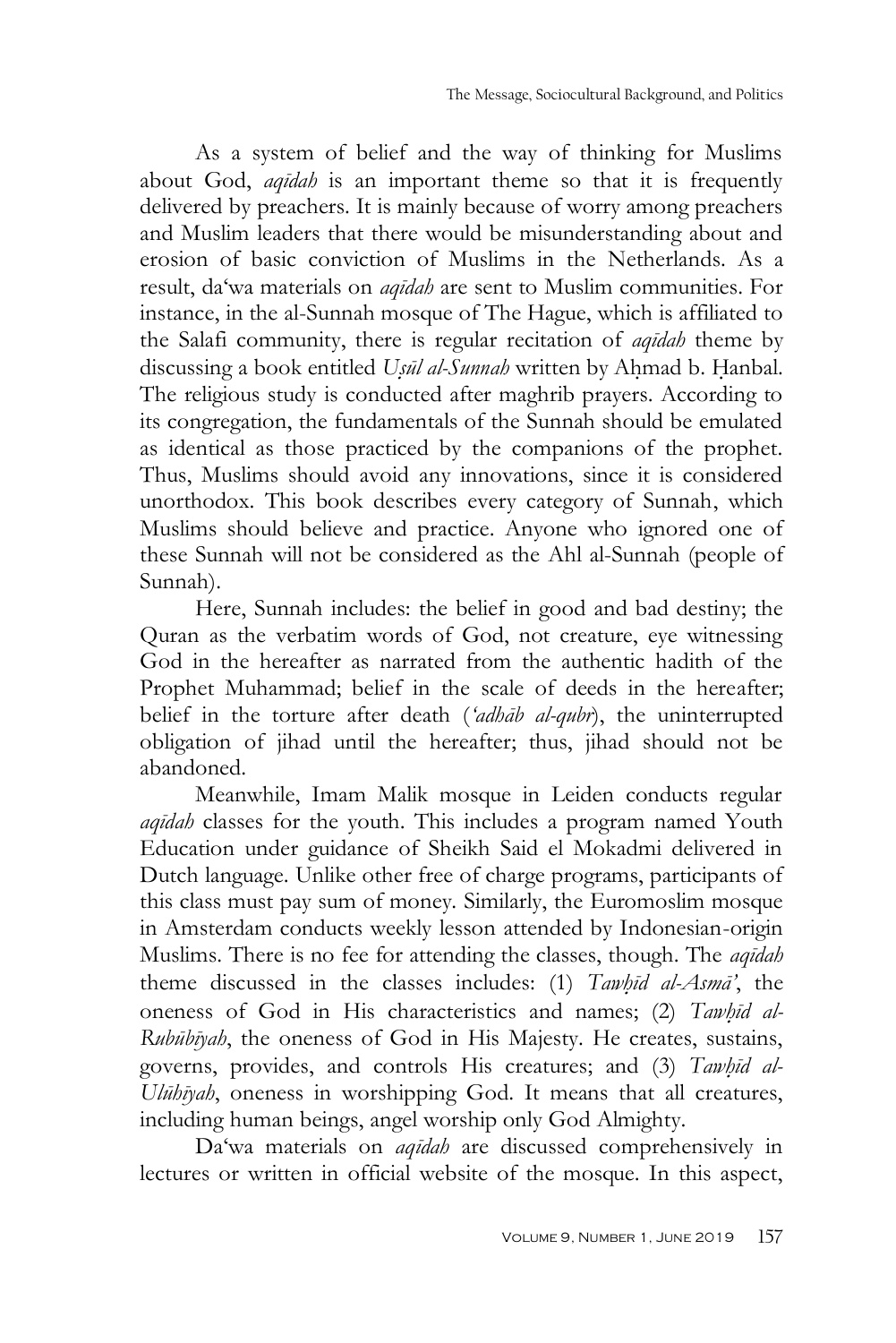the ulama and preachers are very proactive in spreading da"wa materials on *aqīdah*. Nevertheless, *aqīdah* theme is also requested by Dutch people who are not Muslims, not initiative of the mosque management. Almost all mosques in the Netherlands are regularly visited by non-Muslims who want to know more about Islam from the insider perspective. Too, some newly converts usually need an intensive and individual discussion about *aqīdah* with several Muslim scholars in mosques.

For instance, in Suleymaniye mosque in Tilburg, two to three Dutch people converted to Islam every month. As told by Suleyman Balkaya from management of the mosque, the conversion is a result of regular discussion between Muslims who run the mosque with the Dutch who visit the mosque. He says: "They visit the mosque because they are interested to know more about Islam, some of whom also come to consult their private and family issues. From then, they eventually converted to Islam".<sup>10</sup>

Conversion to Islam happens to other mosques across the Netherlands, namely al-Ikhlas mosque, which its congregation is Indonesian Muslims. The interest of the Dutch to Islam is due to Indonesian Muslim tradition that emphasizes social interaction, which is barely existent in Dutch culture. In addition, al-Ikhlas mosque shows its traditional character of Nahdlatul Ulama with its strong sense of togetherness among the congregation. In Ramadan month of 2015, when the fasting was very long (starting from 3 AM to 10 PM), numerous religious activities were conducted as demanded by the congregation, such as workshop for Muslim youths, reciting the supplication for the prophet (*s*}*alawāt*), discussing contemporary Islamic jurisprudence (*bah*}*th al-masāil*), congregational prayers, recitation of the Quran, students presentation (namely the competition of recitation of the Quran), religious lectures, and breaking the fasting event. The harmony and cordiality shown by the congregation of al-Ikhlas mosque made the Dutch interested in this version of Indonesian Islam. The practice of mosque da'wa in Indonesia is inseparable from cultural aspect. This is the main feature of Indonesian style of da"wa.

<sup>&</sup>lt;sup>10</sup> An interview with Suleyman Balkayan on October 10<sup>th</sup>, 2015 at Tilburg Mosque.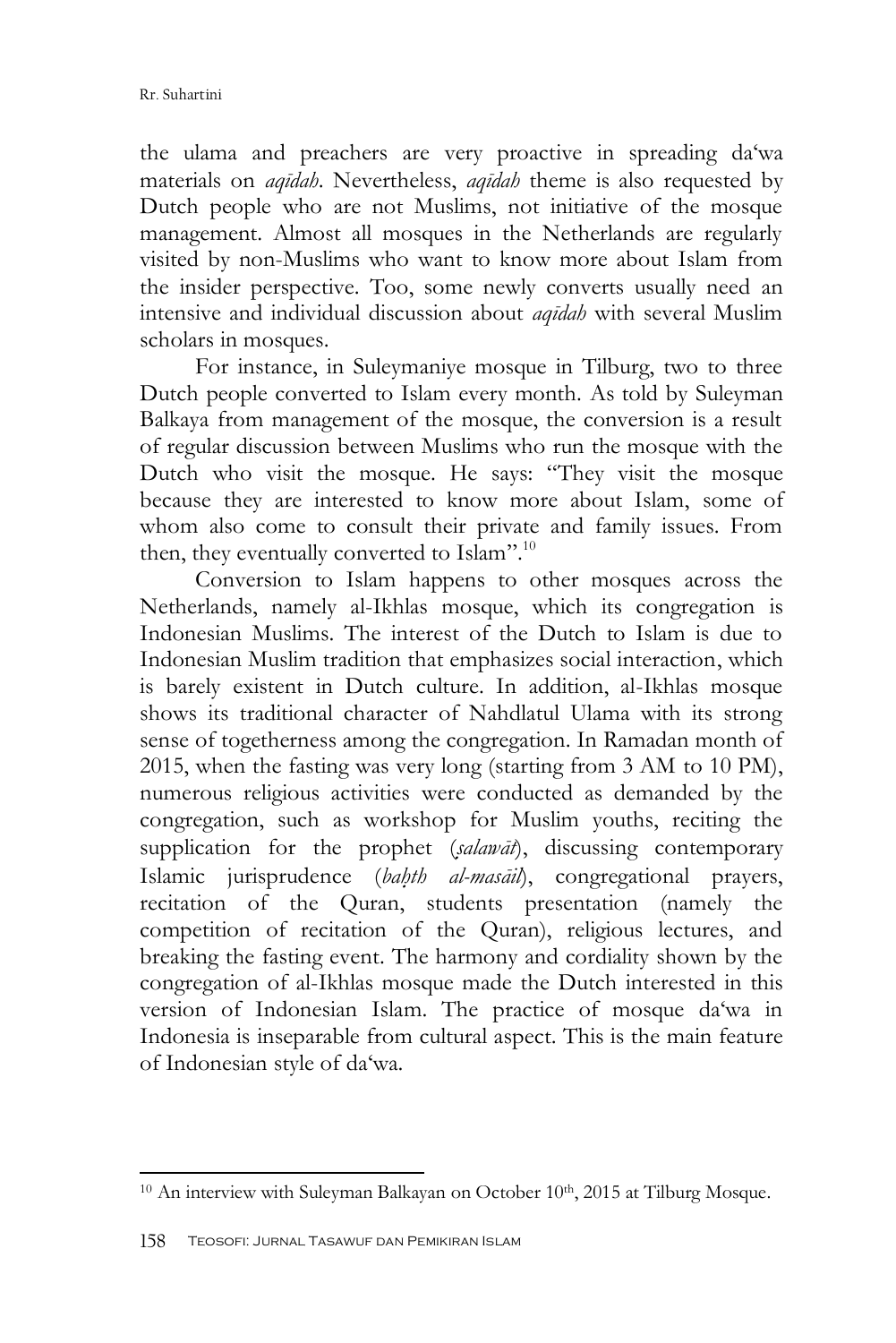### **Culture of Social Origin**

Some mosque which is affiliated to certain concepts must adjust their *aqīdah* doctrine based on the sects of Islam. Sunnī group of Indonesians, Moroccans, and Turkish belong to Ash'arī theology, while other sects like Shiites, Ahmadis, Salafis, and Qoranis have their own set of theology.<sup>11</sup> Moreover, the type of Muslim"s Netherlands so far meanly been active in mosques and the same of public sphere of religion.<sup>12</sup>

For instance, al-Ikhlas mosque in Amsterdam, which is dominated by Indonesians, conducted religious lectures about Aqidah on the sub-theme of Iman and Islam in end of time. The lecture covered topics of belief in death and how to deal with it and what after it, by performing dedicated supplication for the deceased (Tahlil, recitation of Yasin chapter of the Quran, *istighāthah*, and so on). The selection of topics followed the agenda of Islamic calendar, in which Muslims would organize themselves to face the end of time. The management of al-Ikhlas mosque invited religious leaders and scholars from Indonesia to deliver lectures about the relevance of the Hijrah with the spirit of change in every Muslim group. In so doing, various issues were explained, including the importance of understanding of Islamic calendar in relation to death, which everyone would certainly experience. It also dealt with life after death, and preparation for this after death.<sup>13</sup>

Likewise, Ulu mosque in Utrecht region flocks its internet website regularly with themes of *Tawhīd*, *Imān*, and *Islām*. The advice is that Muslims should believe in God, the Prophet, the Quran, divine destiny, angels, and end of time. In addition, it states that every Muslim must experience phases of Islamic *syahādah* (testimony), *s*}*alat* prayers, *'amal* (good deed, usually associated with charity), and hajj pilgrimage (for those who can afford). All internet posts in Turkish mosques, which are Sunnite and its teaching, which is spread through their website, are so very basic that it is convenient to understand, even by beginners' standards.

<sup>11</sup> Maykel Verkuyten and Ali Aslan Yildiz, "Muslim Immigrants and Religious Group Feelings: Self-identification and Attitudes among Sunni and Alevi Turkish-Dutch", *Ethnic and Racial Studies*, Vol. 32, No. 7 (2009), 1121-1142.

<sup>12</sup> Jan Rath, *Against the Current: The Establishment of Islam in the Netherlands* (Canada: Canadian Diversite, 2005), 4.

<sup>&</sup>lt;sup>13</sup> An observation at *al-Ikhlas* mosque, Amsterdam on October 9st 2015.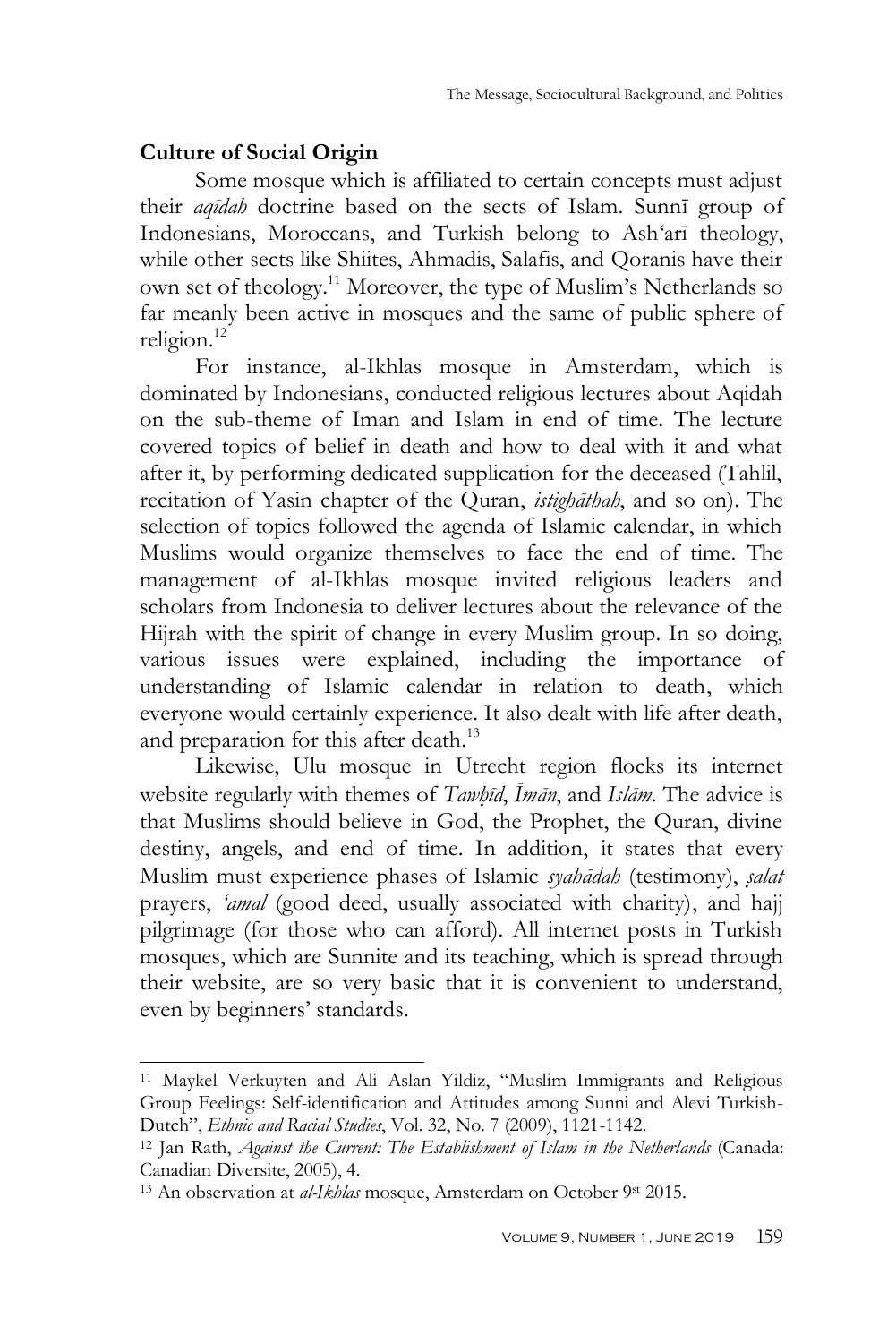On the other hand, mosques run by Salafi groups tend to emphasize on purification of Muslim belief and accuse all tradition and belief that was never taught or practiced by prophet as unorthodox. In the *aqīdah* aspect, Salafi group seems to be quite "harsh" in responding to religious practices in other mosques that do not share Salafi opinions. The influence of this group increasingly significant because more mosques adopted Salafi ideology, like Saada mosque in Amsterdam. After attending Jum"ah congregational prayers, a new convert named Thoar Varenkamp shared his thought as follows:

…but seeing Saada Mosque in Amsterdam Amstelveen, I think it has been influenced by Salafi. The sermon spoke about commitment. Ashura celebration was discussed intensively. I assumed that it (Shiite) was another religious sect, but no need to be rude. For me, it is not interesting. If it was accused of being *bid'ah* (innovation), it was not part of *aqīdah*. It (accusation) is not nice. The words (of the preacher) were very offensive."<sup>14</sup>

Similarly, El-Tauhid mosque in Amsterdam moves towards that Salafi direction. At the beginning of the Jum"ah congregational sermon on the  $23<sup>th</sup>$  of October 2015, the argument behind the prohibition of *bid'ah* was emphasized. The preacher began his reading by proposing arguments for abandoning *bid'ah*. The main issue of the sermon was encouragement for abandoning immoral behavior, such as lying, envy, adultery, hoax, and so on. The preacher related the prohibition of *bid'ah* to a hadith which was transmitted by Muslim ibn Hajjaj in his hadith collection number 867, in which the Prophet says: "truly, the best word is the Holy book and the best guide is the guide of Muhammad. The worst case is *bid'ah*. All *bid'ah* in religion is bad, and all *bid'ah* is astray. The preacher further combined this hadith with another hadith transmitted by al-Nasā'ī in his hadīth collection number 1578 in which the Prophet says: "The place for digression is hell." Such hadiths are frequently used by Salafi preachers with offensive words in their sermon.

The topic of *fiqh 'ibādah* (ritual) discussed in mosques includes the virtue of prayers in congregation (*salah al-jamā'ah*) as it was delivered in Imam Mālik mosque in Leiden; the importance of ritual prayer or litany (*dhikr*) after five daily prayers which become main staple of all mosques for the purpose of remembering the hereafter

<sup>&</sup>lt;sup>14</sup> An interview with Thoar Varenkamp on October 16<sup>th</sup>, 2015 at Amsterdam.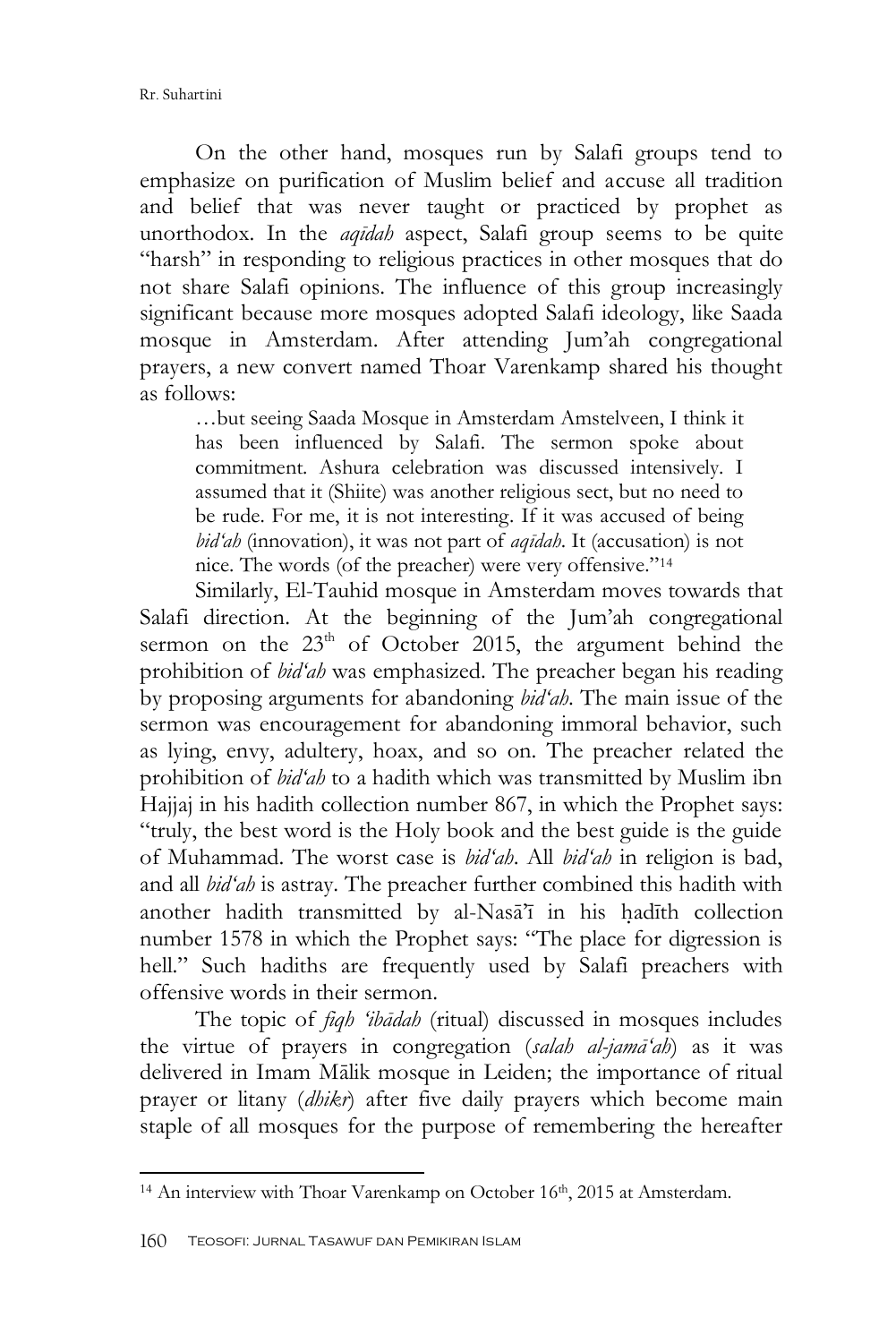and following the example of the Prophet Muhammad. It also practiced in Amsterdam Taibah Djama mosque. A similar practice that emphasizes daily ritual prayer is also found in Saada mosque in Amsterdam.

Another regular ritual theme is the guide to ritual prayer after five obligatory daily prayers. Almost all mosques, either those dominated by Moroccans, Turkish, or Indonesians, provide free of charge leaflets containing ritual prayer for their congregations. In fact, El-Tahweed mosque in Amsterdam El-Fath mosque in Maastricht put a big paper board in the wall containing the words of ritual prayers which are usually chanted after five daily prayers, whereas El-Fath mosque in Maastricht put the ritual prayers in its main prayer room so that the congregation may read it directly. The *dhikr* usually consists of *Istighfār*, *Tahlīl*, *Tah*}*mīd*, *Takbīr*, *Ayat al-Kursī,* and short chapters of the Quran, namely al-Ikhlāṣ, al-ʿAlaq, and al-Nās.<sup>15</sup>

In addition, the theme of ritual about *du'a* (supplication) is equipped with its practical aspect. Some mosques add materials about detailed procedure of ritual prayers, which start from activities before salat prayers up to small move and reading in the *du'a*. The website of al-Salam in Rotterdam also allocate time slot for discussing cleanness before salat prayers. The encouragement for doing *istiyāk* (teeth cleaning using a twig) is also uploaded in the readers" column on the website.

Mosques in the Netherlands regularly provide reading materials concerning procedure of the reading in the salat prayers and its movement. The first "real" mosque (with minarets) was built in the town of Almelo in 1975.<sup>16</sup> Since *du'a* is considered important in Islam, the topic of *du'a* seems important so that it is delivered quite frequently. Some materials for *du'a* are found in Mescidi-Aksa Camii (The Hague), di Mimar Sinan (Leiden), and Fatih Camii  $(Amsterdam).<sup>17</sup>$ 

Further about the format of da'wah and religious writings on the procedure of salat prayers can be viewed from the website of Euromoslim mosque. It puts emphasis on the correct way of

<sup>&</sup>lt;sup>15</sup> An observation at El-Fath Moskee on October 21<sup>st</sup> 2015; an observation at El-Tawheed Moskee on October 23rd, 2015.

<sup>16</sup> Thijl Sunier, "Moslims in Nederland, Nederlandse Moslims: Sociale Integratie in de Sfeer van Religie" in G. Engbersen and R. Gabriëls (eds.), *Sferen Van Integratie. Naar Een Gedifferentieerd Allochtonenbeleid* (Amsterdam: Boom, 1995). <sup>17</sup> Ibid*.*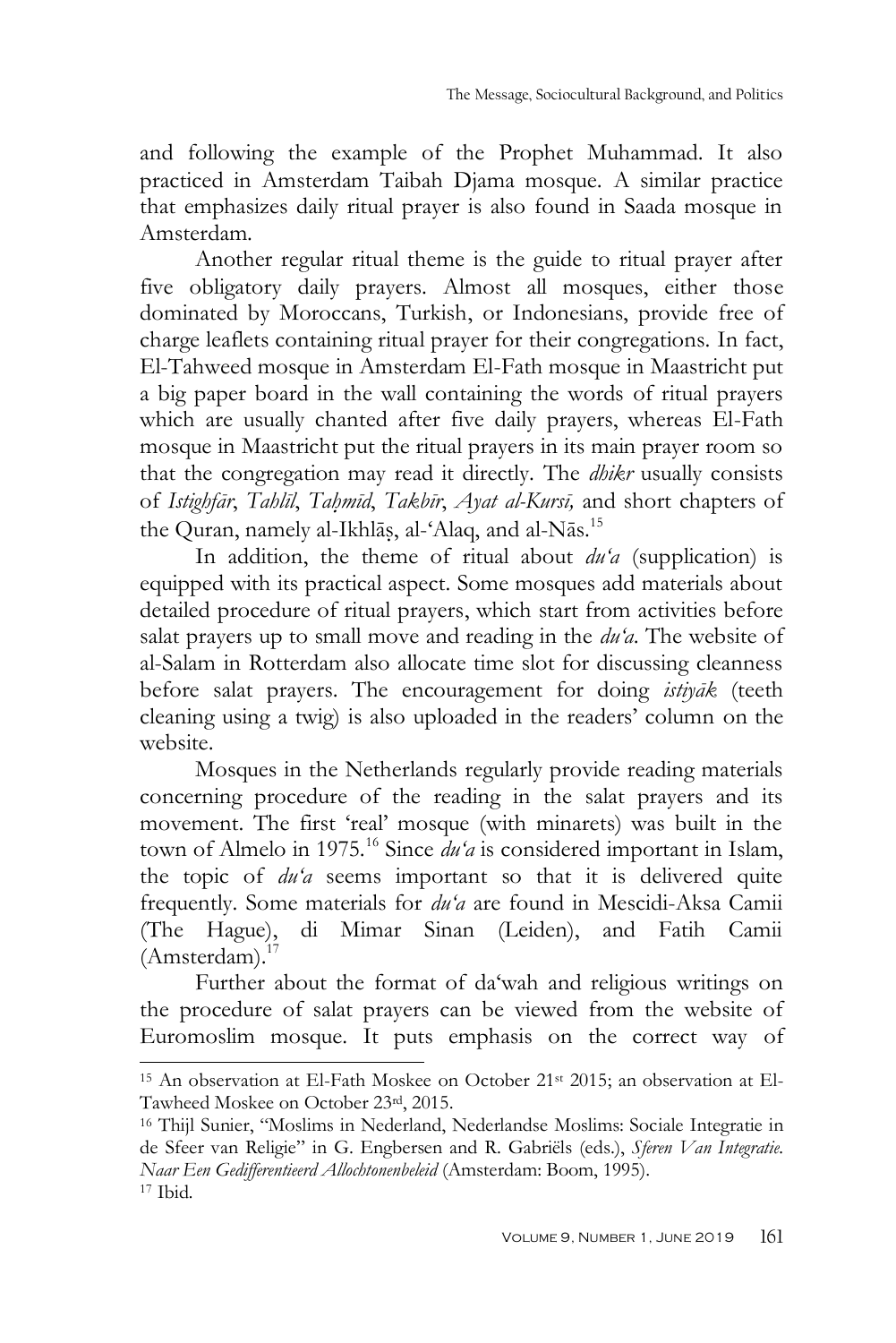performing salat prayers. The mosque that is based in Indonesia is considered to have inclination to Salafi people because its *du'a* guidance is from the hadith, "*Du'a* with the example of the Prophet"s characteristics." Likewise, Euromoslim mosque and al-Sunnah mosque in The Hague have similar patterns in providing regular lessons concerning procedure of salat prayers that exemplified the practice of the prophet Muhammad.

Aside from Djame Taibah mosque, the official website of al-Salam mosque provides sermon material about the virtue of reciting the Quran by explaining that the Quran is God"s decision, source of knowledge, and guidance for true life. Therefore, the purpose of the sermon is to let Muslims reciting the Quran to remain close to God.

However, essentially the theme of ritual is not only about *du'a*, but also about the recitation of the Quran. The topics are sometimes about ritual in all spectrum; the confession of the faith, salat prayers, zakat alms, fasting, and hajj pilgrimage to Mecca. These are addressed in the sermon of al-Salam mosque in Rotterdam.

The statements of *da'i* (preachers) sometimes become dominant factors of consideration for those who want to convert to Islam. Although it might be discussed in a bigger forum, the topics concerning rituals are discussed in individual discussion or consultation between preacher and potential converts. Among the five pillars of Islam, salat prayers are the most discussed topic. Certainly, it is normal because preachers sometimes have their own choice of topic based on certain circumstances. In addition, salat prayers are always a trending topic because of its utmost importance and its daily occurrence, unlike the rest. Nonetheless, preachers choose topic of sermon also by considering the need of the congregation when they need information about their rituals.

Therefore, the consideration to choose the topic of sermon depends on a certain period of the rituals. For instance, when nearing the Month of Ramadan, the topic of sermon mostly about fasting. A similar statement also applies to zakat alms and hajj pilgrimage, which become a major topic during the zakat period and hajj season. Concerning hajj pilgrimage, Indonesian-origin Muslims expressed their inconvenience when they are grouped with pilgrims from different countries because of some technical issues. However, the waiting list for Indonesian pilgrims gets longer because of limited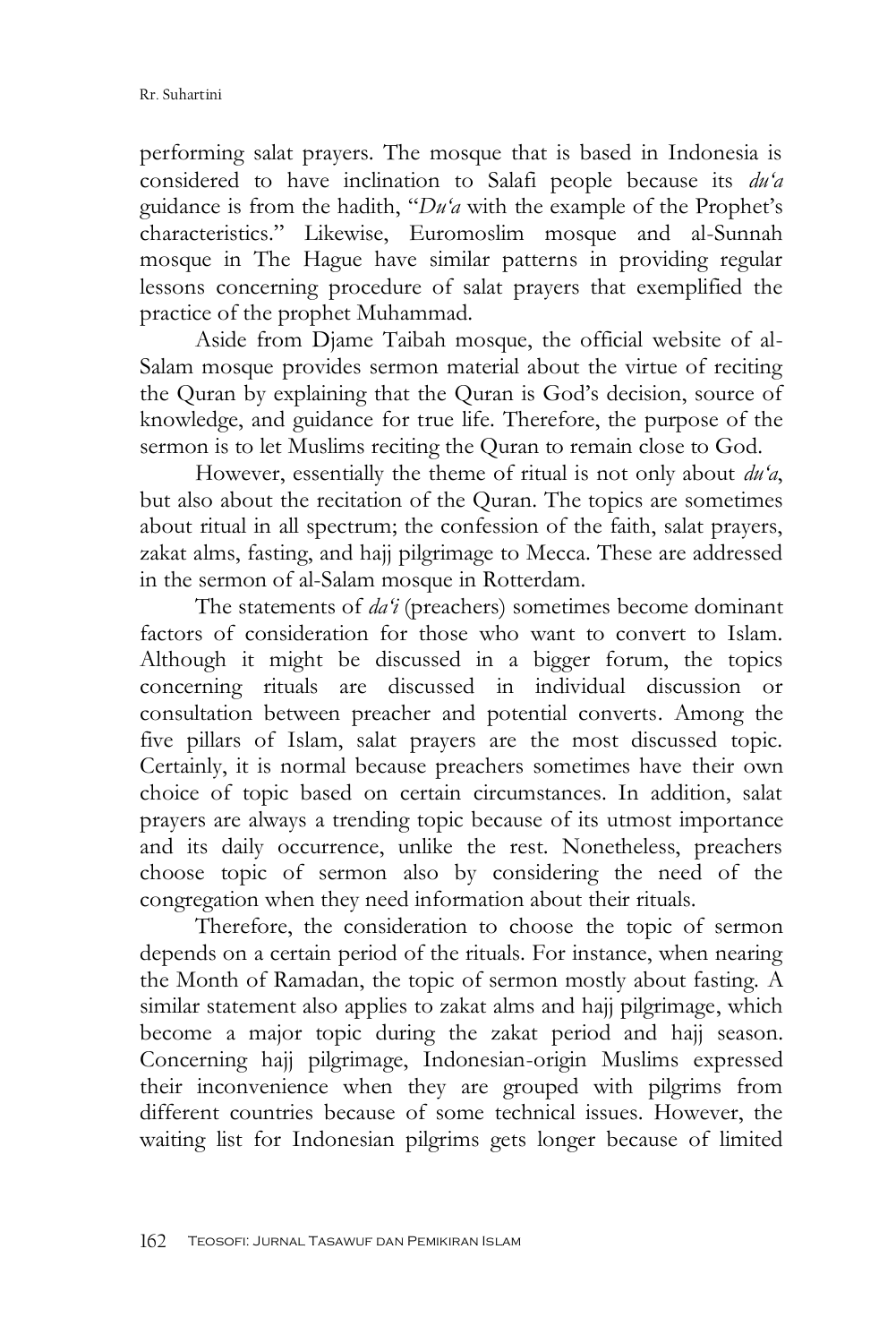quota of the Netherlands. About this issue, Budi Santoso, a caretaker of al-Ikhlas mosque tells his story:

"We are planning to open travel agency that is dealing with hajj pilgrimage here (The Netherlands) because of promising market. There are many Indonesians who stay in this country. My experience when I made my pilgrimage with the pilgrims from Morocco was not a memorable one. They often quarreled for trivial issues, such as quarrel about the words of *du'a*, ritual prayers, procedure of ablution, and so forth. Many Moroccans are Salafis. During hajj pilgrimage, the Moroccans consider trivial things as big deal. They urge others who have different opinions (concerning rituals in hajj) to form own group. If we have different opinions, we are requested to form small groups during hajj pilgrimage. Therefore, we, Indonesian people, want to establish own event organizers that will lead our brothers and sisters to hajj pilgrimage instead of becoming burden of other groups. I, (during last hajj season) stayed in the nearest hotel to the al-Haram mosque. My hotel door just across the tawaf area of the Haram mosque. Generally, the cost of hajj pilgrimage from the Netherlands is about 5000 Euros, with a five-star hotel along with the same building with a big group. With the location of hotel in Mecca, the pilgrims were not only Moroccans but also other nationalities from the Netherlands. Other convenient aspects (of having own group) concerning the waiting period. In the Netherlands, when Muslims wish to perform hajj pilgrimage, they do not have to wait for years. They can perform hajj pilgrimage in the same year they register, unlike in Indonesia".<sup>18</sup>

Concerning the cost of building a mosque, there is a unique phenomenon about zakat alms among Indonesian Muslim community. They allocate special funds for building a mosque from zakat alms. PPME referred to the opinion of a contemporary mufti Shaikh Yusuf al-Qardawi which states that mosque buildings in the Europe are categorized as *fī sabīl Allah* (lit. "in the cause of God," which is usually related to jihad). Therefore, mosques can be funded by zakat alms. In addition, the experience of al-Ikhlas mosque in 2015 indicated that the fund from zakat alms was sufficient to fund mosque improvement. After a preacher encouraging the congregation to donate charity for the mosque, money poured into the mosque. The money was used to buy property and construct a building for

<sup>18</sup> The interview result with Mr. Budi Santoso as senior official of Al Ikhlas mosque Amsterdam 18 October 2015.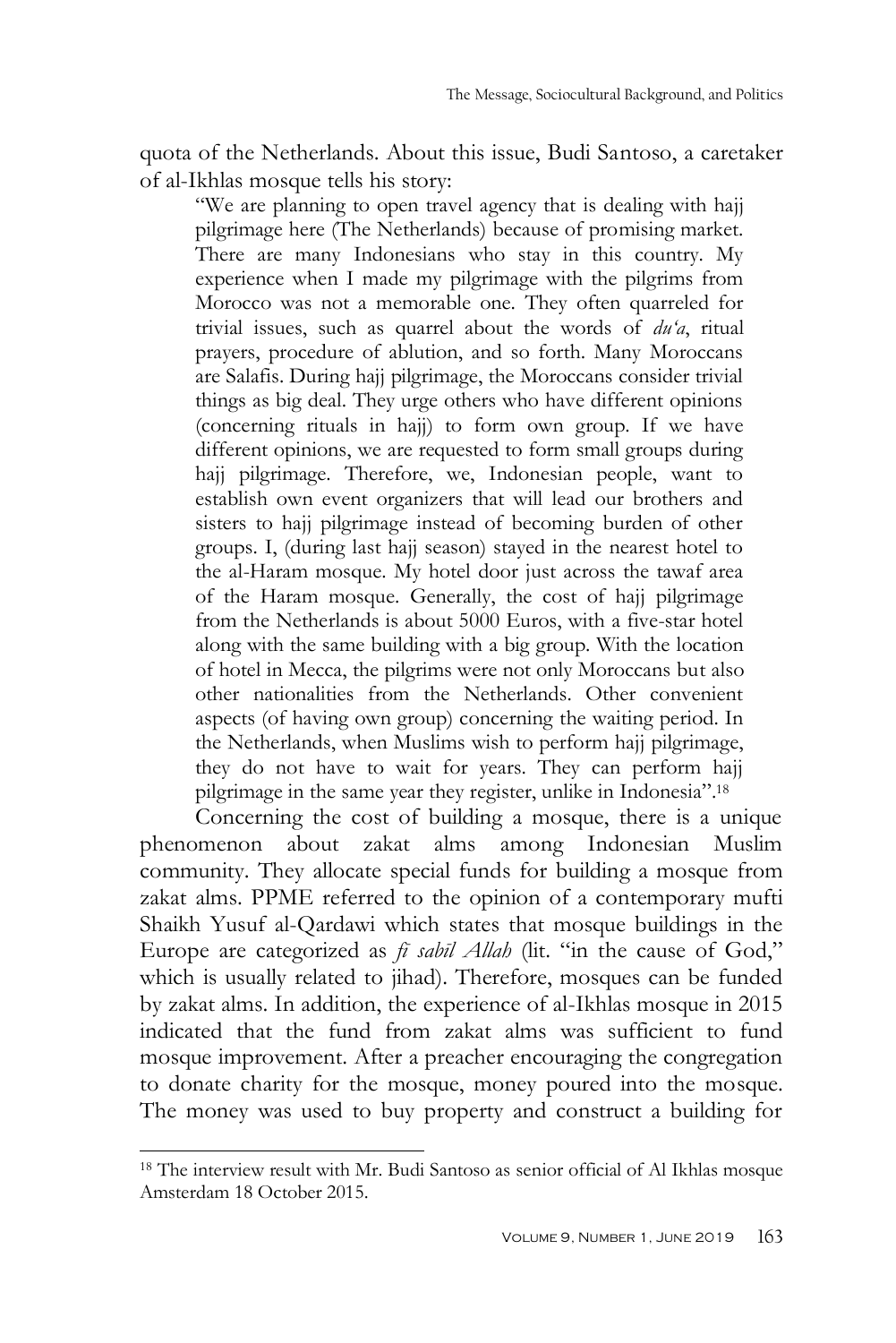cultural purposes as well as daily activities of the mosque. The cost of improvement was  $\epsilon$  495.000. Before that, for its da'wa routine, the mosque rented a room in a school owned and run by Moroccans.

As previously mentioned, the theme of zakat alms in al-Ikhlas mosque coincides with the lecture on fasting, especially in Ramadan month. Whenever the Ramadan month comes, the theme of fasting dominates the lectures. Some mosques distribute leaflets containing fasting schedule (schedule for starting and breaking the fasting), tips of fasting for people with diabetes, and stories about the benefit of fasting. When Ramadan Month comes during summer, the fasting period will be much longer (about 14 hours). The eating period is only 5 hours or so. Concerning this, a student from Indonesia told a story:

"In Ramadan Month in the Netherlands and Europe, salat payers time is an interesting topic worthy of telling. For sure, the Turkish community has a different schedule of fasting from the Moroccans. Some Muslims start their fasting much later and, therefore, shorter time for fasting during summers. However, when the Ramadan Month coincides with January (winter season), the fasting starts at 6.40 AM and ends at 4.58 PM. Thus, fasting period is only about 10 hours. During Summers, fasting period is much longer, up to 17 hours. More unusual is that the time for *Ishā'* (evening) prayers start after midnight (00.11 AM). Therefore, Muslims in the Netherlands do not sleep anymore after salat *tarāwīh*} (Ramadan devotional prayers) until salat *subh*} (dawn) prayers, which usually starts two hours after the finish of salat tarawih prayers. Some Muslims go for vacation out of Europe to avoid lengthy fasting period in the Netherlands".<sup>19</sup>

Similar to zakat alms and Ramadan fasting, hajj pilgrimage is another important topic among Muslims in the Netherlands, especially because Dutch government does not manage the hajj pilgrimage. As a result, some mosques and Muslim communities compete with each other to provide hajj pilgrimage plan. In addition to materials on hajj rituals, they also arrange functions and make arrangements for hajj pilgrimage groups to Mecca. Moroccan and Turkish Muslims are clever in seizing this business opportunity.

The cost of hajj in 2015 was reasonably profitable from a business perspective. For instance, the Diwan travel agent in Tilburg

<sup>19</sup> Alif Magazine, "Menikmati Perbedaan: Shalat Jumat di Belanda (1)", 22 January 2015/accessed on October 23rd 2015 from http://alifmagz.com/?p=29842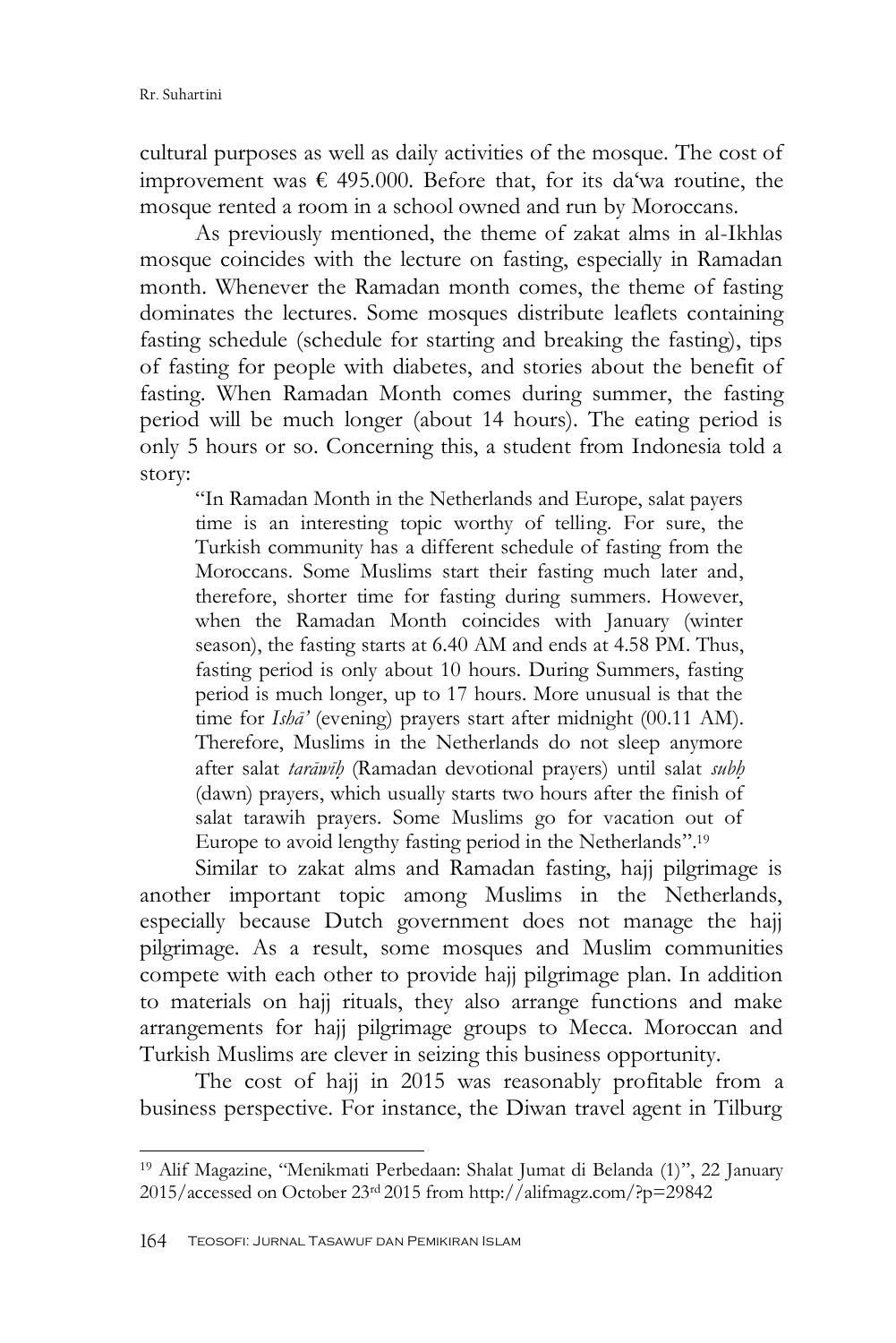charged  $\epsilon$  4150, with the accommodation of a room in Mecca for four people) or  $\epsilon$  5000 (with the accommodation of a room in Mecca for four people) for pilgrim that departed from the Netherlands directly flew to Saudi Arabia. Truly, with such cost, facilities enjoyed by Indonesian Muslims are better than their Indonesian counterparts departing from Indonesia. In addition, Diwan Travel Agent also offered a more expensive hajj package. Its facilities included the fourstar hotel in Medina and the five-star hotel in Mecca. Considering that there are only a few hajj travel agents in the Netherlands, it is still a promising market, especially for Muslim migrant workers from Turkey and Morocco.

In addition to topics on five pillars of Islam, another renowned and reactive theme is the slaughter of cattle flock during 'id al-adha<sup>*i*</sup> period. This can be reflected from the lecture material in al-Hikmah mosque of The Hague, especially after the salat prayer of '*īd al-adhā*. Likewise, the Ashura, an event to commemorate the death of Husayn b. "Alī b. Abī T{ālib, the grandson of the Prophet, also is commemorated in some mosques.<sup>20</sup> Namely in Djame Taibah mosque in Amsterdam. Those themes are a combination of fiqh (Islamic jurisprudence) and cultural tradition, usually adopted by certain communities. Some mosques in the Netherlands customize their *jum'ah* sermon materials with various traditional beliefs to strengthen Muslim community, their rituals and social relations. Following the improvement of knowledge pertaining to renowned themes, material for ritual lectures has been delivered to improve people"s comprehension of details of rituals. In the end, preachers usually recommend Muslims to prioritize religious lives over temporal affairs.

One of the strategies used by mosques, as it is adopted by Djame Taibah mosque in (Amsterdam), is by telling excerpts of biography of the Prophet's companion, 'Umar b. al-Khattāb. Preacher in that mosque elaborated on the excellence of 'Umar b. al-Khattāb, who lived humbly because he prioritized what came after death. In addition, the preacher listed what is considered good and bad, the Do"s and Don"ts from Islamic perspective.

Rightly so, since rituals are part of Islamic jurisprudence, it is apparent that Islamic jurisprudence becomes a major theme of lecture

<sup>20</sup> Ashura is also important for Jews they celebrate it to commemorate the day God saved Noah from flood. For Muslims, especially Shiites, the Ashura is remembered as the day in which Husein was killed by Ummayyad soldiers.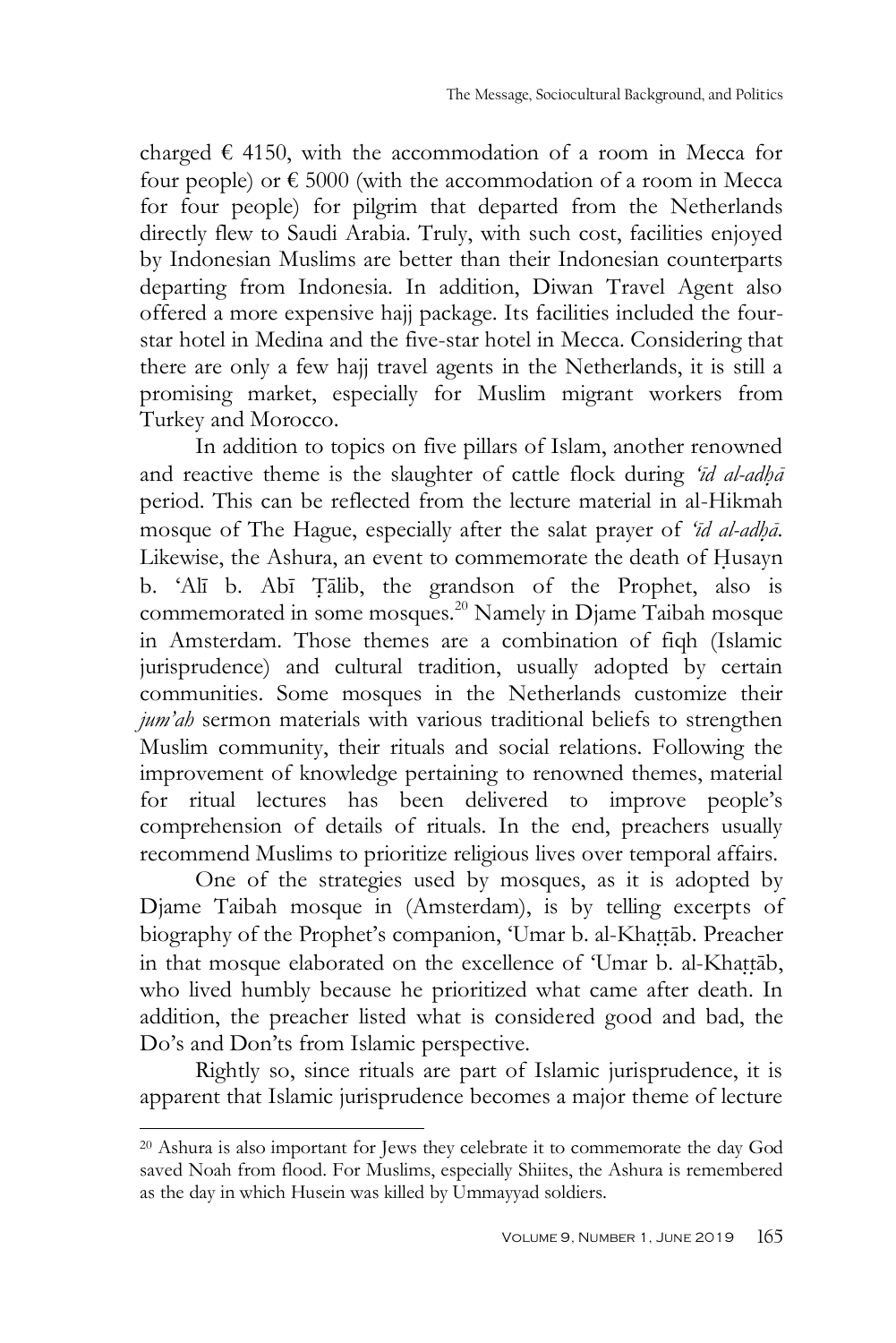in the Netherlands" mosques. Muslims in the Netherlands seem to be very curious for further guidance on this aspect of Islam, the *sharī'ah*. Moreover, because they are minority, material on *Mu'āmalah* (Islamic jurisprudence governing the transaction of goods and service) becomes of utmost importance. It has to be informed to Muslims who visit mosques and to Muslim community at large.

Nevertheless, theme of rituals seems to have become the basis for development of an understanding of model of Islamic rituals. However, the *mu'āmalah* theme seems to have become an advanced topic to fortify the social dynamics of Muslim lives. Both rituals and *mu'āmalah* have adapted a distinct character of Dutch Muslims because of various European social factors or the lack of attention from local community.

### **Politics of Religion**

-

Muslims are a minority in the Netherlands. It is a must that Muslims do something about their social lives, which is constructing mosques, which started as a small community but grew bigger over period of time.<sup>21</sup> It is also apparent that the establishment of Islamic institutions has been a selective process, mosque is one of the become pillars. The existence of mosques in the country has intensified public debate in negotiating the utilization of public space—the case of establishment permission of mosques in Amsterdam and another place. <sup>22</sup> The plan was initiated by Indonesian Muslim community, but it faced difficulty in obtaining permission from municipal authority because, as a secular country, the Netherlands does not recognize religious establishment. Therefore, although the permission was finally granted by local authority, it was under the name of Indonesian Culture center, not a mosque. Muslims keep using it as mosque.

This shows that the Dutch government still tolerates minority groups, although they consider religion as culture. They do not care about the function of the center as long as it is registered as a center, not a mosque. Mosques for Muslim minority groups in the

<sup>21</sup> James C. Kennedy and Jan P. Zwemer, "Religion in the Modern Netherlands and the Problems of Pluralism", *The International Relevance of Dutch History*, *BMGN - Low Countries Historical Review*, Vol. 125, No. 2-3 (January 2010), 237-268.

<sup>22</sup> Jan Rath, Thijl Sunier, Astrid Meyer, "Islam in the Netherlands: The Establishment of Islamic Institutions in a Depolarizing Society", *Tijdschrift voor Economische en Sociale Geografie*/*Journal of Economic and Social Geography*, Vol. 88, No. 4 (1997), 389-395.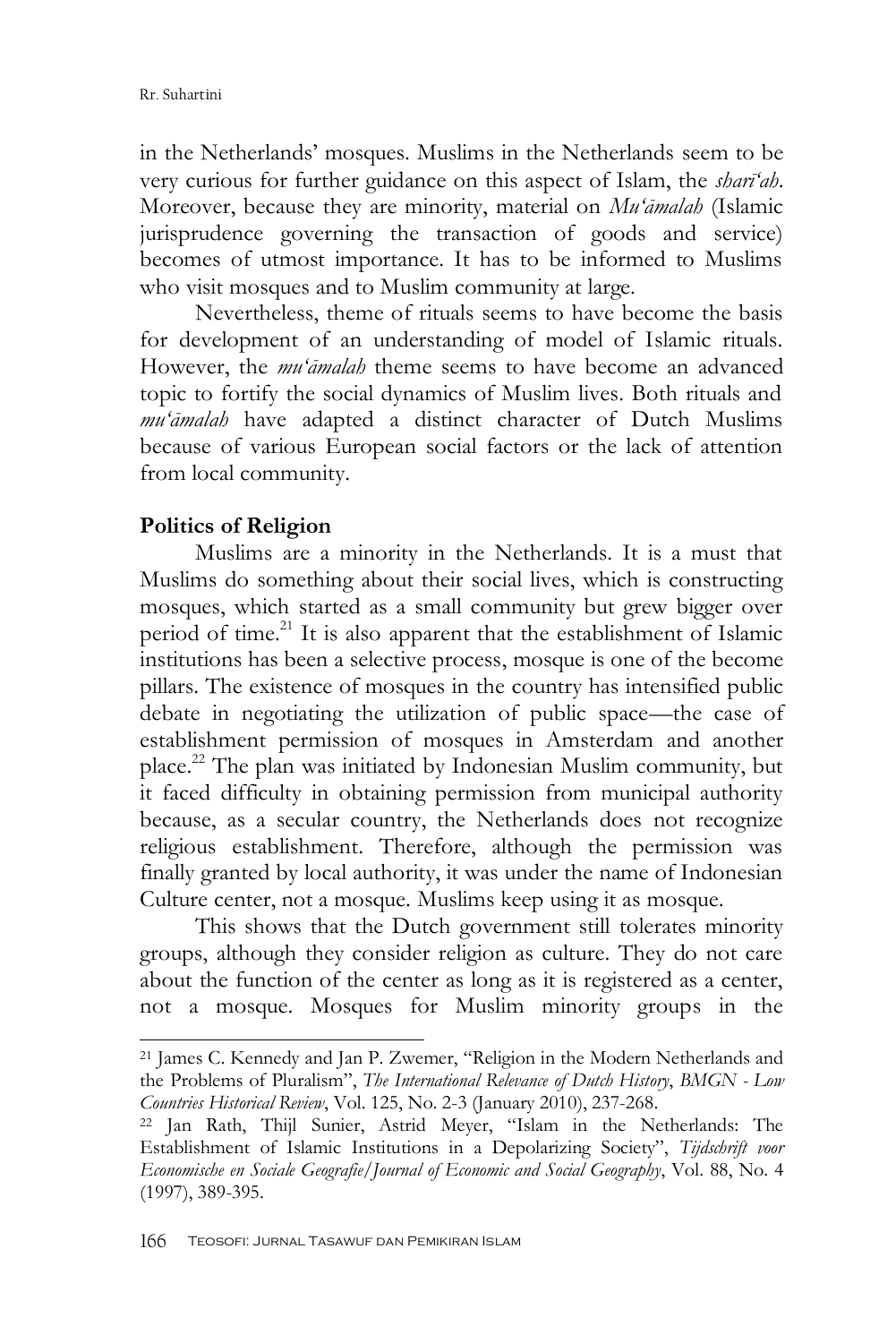Netherlands are significant not only because of their theological obligation but also their symbolic connotation (Metcal).<sup>23</sup> The appearance of this place of worship becomes apparent in its new place because it becomes crowded with congregation who regularly attend for religious purposes. In its development, their tradition is adorned public space, which in turn triggers reaction from Dutch people.

Place of worship also acts as representation of certain races, ethnicity, religion, equality, and political empowerment. The attendance of certain ethnic minorities with distinct cultures (religion) to their place of worship has become center of attention for local Dutch community who consider religion as private matter, and it is always related to public policy. The well-established association or institution usually concerns pubic welfare. This religious meaning, as it happens with religious activities of Muslim minority in the Netherlands, needs to be included in city planning. It also means that the Netherlands" Muslim struggles for recognition have challenged the arrangements and understandings of the place of religion in society, especially mosque, as a center of religious activity.<sup>24</sup> Although Indonesia, once a Dutch colony, its traces, especially mosques, are non-existent.

To build a mosque in the Netherlands need long and winding road since it requires intensive negotiation among Muslim community, local neighborhood who happen to be Dutch people, the Dutch authority, and the representative of country of origin of the Muslim community who to build a mosque in relation to ethnicity, scope (local or national), level of organizational networking, and its religious power. The analysis of this negotiation process in turn produces an understanding between countries, religion, and Muslim position in the form of possibility and impossibility, opportunity, and constraint in relation to integration. Its further impact is the realization of the plurality of nation, religion, tradition and how they perceive themselves in a country, the Netherlands.

<sup>23</sup> Thijl Sunier, "Constructing Islam: Places of Worship and the Politics of Space in the Netherlands", *Journal of Contemporary European Studies*, Vol. 13. No. 3 (December 2005), 317-334.

<sup>24</sup> Cora Schuh, Marian Burchardt, Monika Wohlrab-Sahr, "Contested Secularities: Religious Minorities and Secular Progressivism in the Netherlands", *Journal of Religion in Europe*, Vol. 5, No. 3 (2012), 349-383.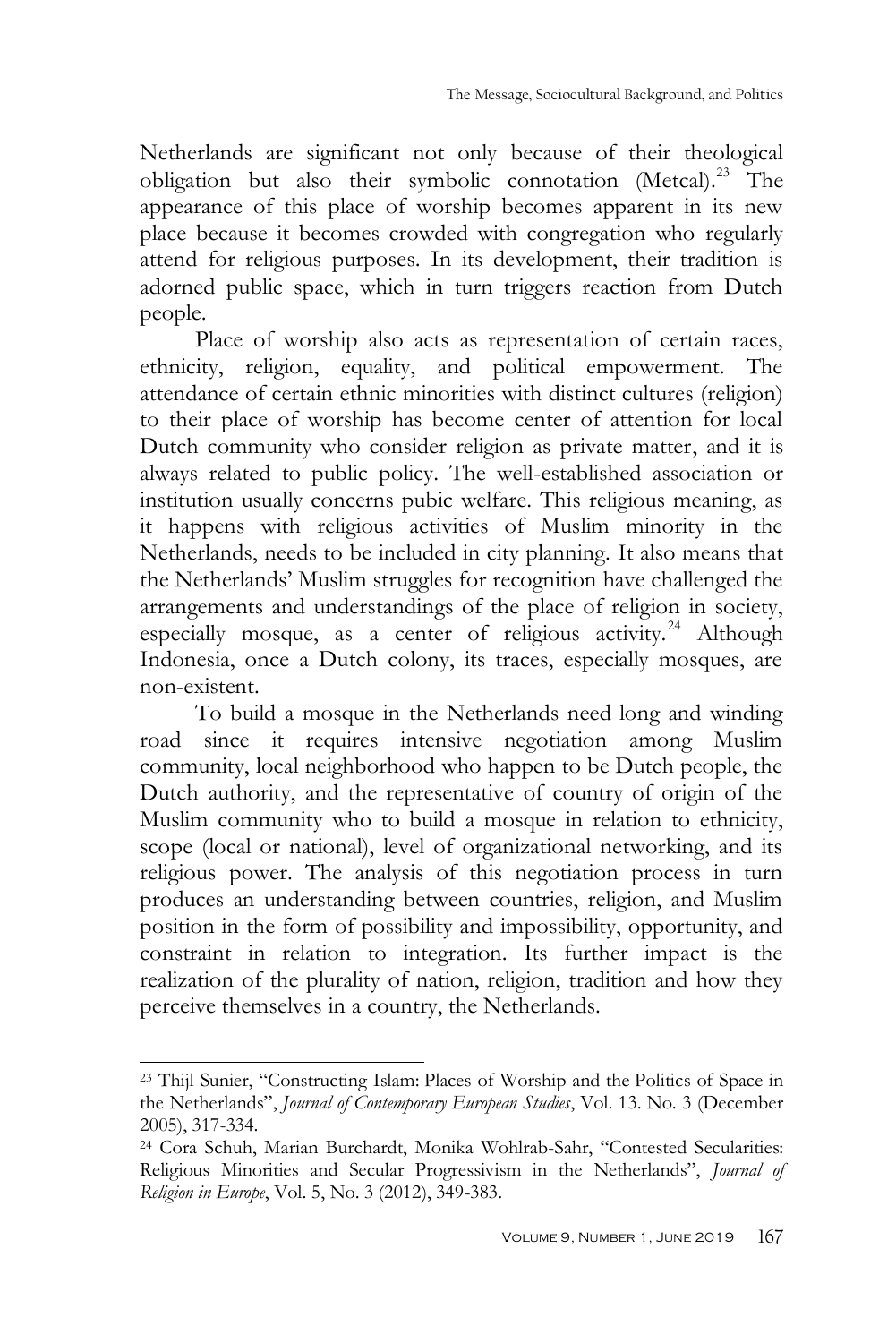The integration process is not easy or not a neutral process because each uses their power to show power, its authority and power. The integration of Muslims into the Dutch society can be said as a group emancipation process, which is supported by organizations and institutions they created. Therefore, Islamic organizations can be said as collective action, even as power politics action. Their wellinstitutionalized cunningness as a tradition can run their function as Muslim social agents can take over the forum or people"s discourse in dominant way.

Certainly, a Muslim agent strives for identity and identity tools (symbols) as Muslims in political process for their interest and the interest of Muslim community in the Netherlands at large. Although Muslims are minority, they are able to enter into a broader world with the identity of Muslims. This is proven in every issue that emerges, either in education, labor, housing, health, and welfare of migrants, Muslims always take part in discussion. This Muslim agent is liaison between Muslim community and the Dutch authority. However, in reality, the process of integration is not a smooth process, because Muslim migrants are not easily accepted by local Dutch people because of different traditions. Furthermore, the locals wish that Muslims leave their religion to ease the acceptance.

Among blatant examples is the aspect of education. There is local regulation that public schools funded by the Dutch government should not contradict the established values proposed by the government. Yet, the government presumes that mosques become hotbeds of terrorism. This is an over-generalizing and black and white view because there are two main streams of Muslims in the Netherlands; the Salafis and the Sunnis. The Salafis tend to understand the text literally with offensive words in its delivery. This is a certain contrast with their Sunni brothers. While the indictment of terrorism might resonate the Salafis to certain truth, but quite distant likeliness from the Sunnis. However, what is perceived by uninformed outsiders is that mosques become breeding ground for terrorism. They do not judge from peaceful and warm behavior of each congregation. Thus, public space is formed by principles of disparity.

In addition, the Dutch government also launched a program of "Islam pillarization" (verzuling, silencing) towards Muslim migrants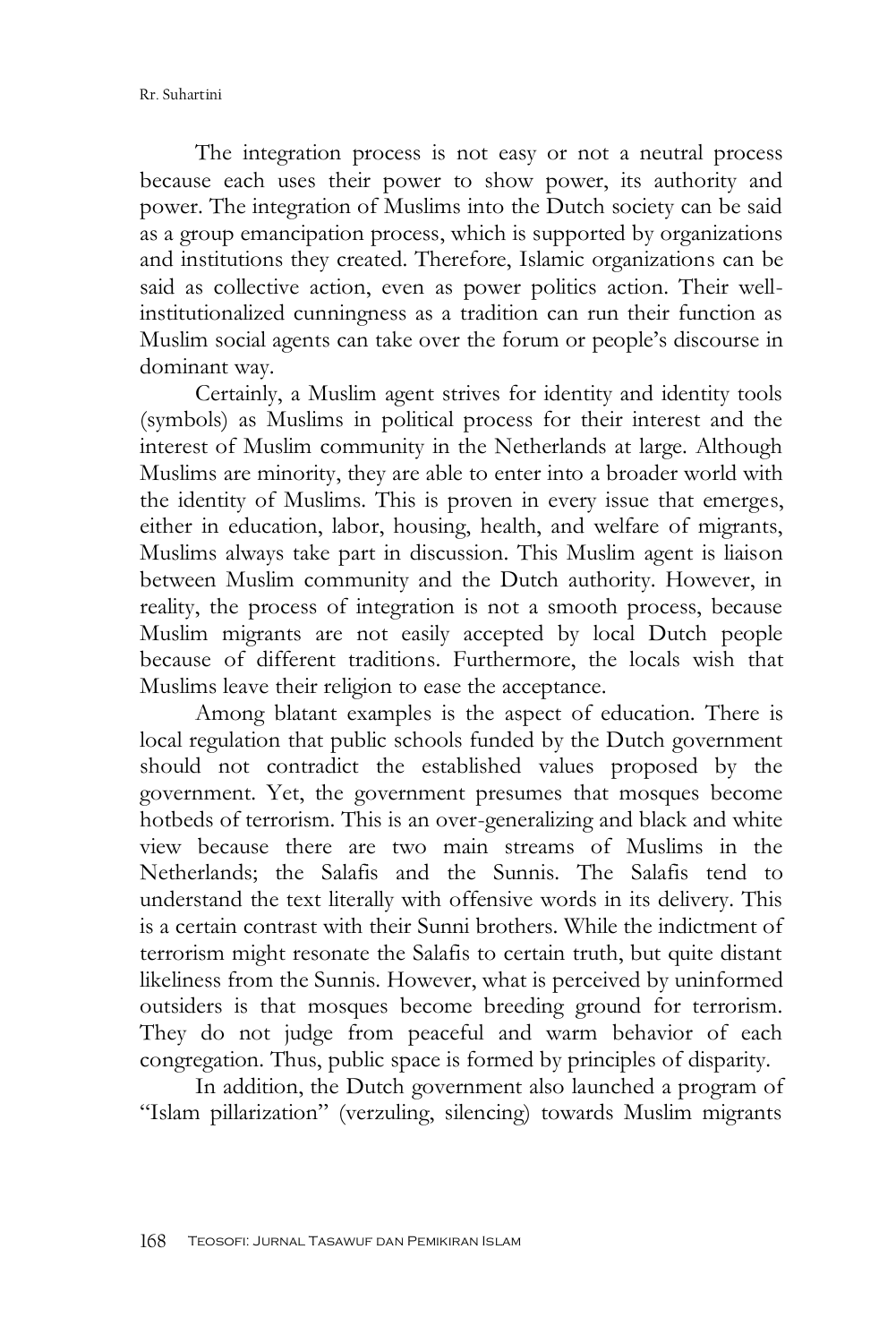with the objective of accommodating migrant Muslim groups.<sup>25</sup> The program includes polarization strategy, consultation with program includes polarization strategy, consultation with representative of identity groups, funding for religious institutions and avoiding depoliticization. The Dutch people see this program as a failure because the strategy to deal with massive influx of migrants creates negative consequences. For instance, the wave of illegal migrants who initially visited their relatives in the country, then worked part-time with low fare to hide their trails to stay in the country. The number of this type of migrant is numerous. This is a dilemmatic issue; for business community, this means cheap labor, but for immigration agency, it is alarming.

In retain of this pillarization, Dutch politicians are steadfast in the view on this immigrant issue that Dutch people express their resentment towards culture and tradition of migrants. Thus, animosity toward migrants is growing. Thus, local authorities tend to ignore minor harassment toward Muslim women, tolerate ethnic pockets, and let the growth of parallel society. Radicalism, which is thought to breed in mosques, is dealt with contra-productive archaic measures (with the assumption of migrants with low-level education) by enacting policies and amendment of constitution to ease various institutional legacies of polarization. From the perspective of Dutch policy, the treatment of migrants with this polarization approach has successfully shown their cordiality and humanitarian attitude. Nevertheless, the implementation is sometimes subjective which compromises the result.

On the other hand, public policy and social processes need to get special attention, namely the issue of the migrant second generation who are born in the Netherlands. Some Indonesian Muslims in the Netherlands got married to local Dutch people, who eventually converted to Islam, and gave birth to children who are born in the country. The children are not exposed to Indonesian culture and confused in determining their traditions. Many of whom stated they are Dutch with Indonesian origin. They only know and live Dutch tradition, including the notion that at the age of majority, they are entitled to do whatever with their own life. They live separate lives from their parent and often earn money to support their lives.

<sup>25</sup> Marcel Maussen, "Pillarization and Islam: Church-state Traditions and Muslim Claims for Recognition in the Netherlands", *Comparative European Politics*, Vol. 10, No. 3 (2012), 337-353.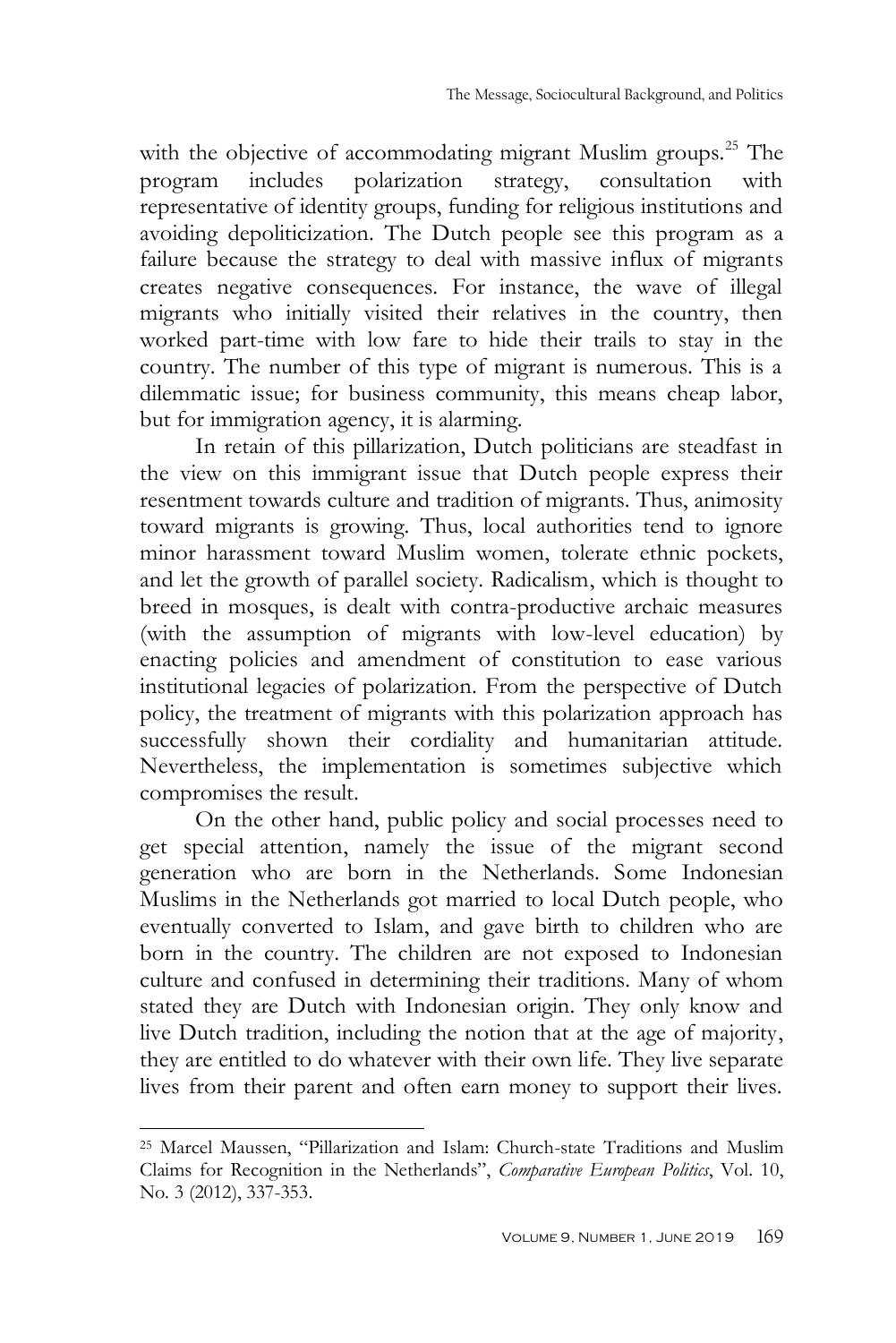From the parents' point of view, who still linger with Indonesian religious culture, they feel in dismay. Especially they no longer have the right to intensively "educate" their children in this matter. This condition is a matter of culture, not the domain of government or authority.

In a secular state, the responsibility of religious education is at the hand of individuals, mainly parents. Therefore, when there is an opinion saying that Pillarization policy is unnecessary and will not succeed, it echoes some truth. In fact, the growth of Islamic institutions in from of mosques or Islamic study groups is in line with the dynamics of their social environment. The ever-growing religiosity among community in the Netherlands in the case of religious conversion does happen. The converts are attracted to the teaching of Islam they discover by themselves, less about the preaching done on its behalf. Therefore, it can be said that the preachers function as religious confirmation or habituation with the congregations, not calling for conversion. 26

The development of Muslim in the Netherlands tends to focus on inter-ethnic religious activities, not cross-ethnic boundaries. This is reasonable because of each ethnic group responsible for the wellbeing of relatives and especially children. The mixture of ethnicity and religion is really a guarantee for the survival of religious convictions and traditions among children. Therefore, Muslim migrants, except for Indonesian Muslims, tend to find it difficult to assimilate with the Dutch people.

Thus, polarization is beneficial for Dutch government, especially with the mutual support of migrants for the government. Moreover, the government funds the schools run by Muslims; mosques, television stations, and so on. The accommodation policy of Islam, in the beginning, seemed to be a symptom of Islamization, but this assumption eased at the end. However, the Dutch people have different opinion on Muslims from Turkey, Morocco and Suriname in one side, and Muslims from Indonesia in the other. This is related to their ethnicity concerns, which is based on their interest. Indonesian Muslims are different in the sense that their Islamic activities often reach beyond an ethnic boundary.

<sup>26</sup> An interview with NISIS (Netherlands [Interuniversity](https://nisis.sites.uu.nl/about/nisis/) School for Islamic Studies) team in Yogyakarta, 13 August 2016.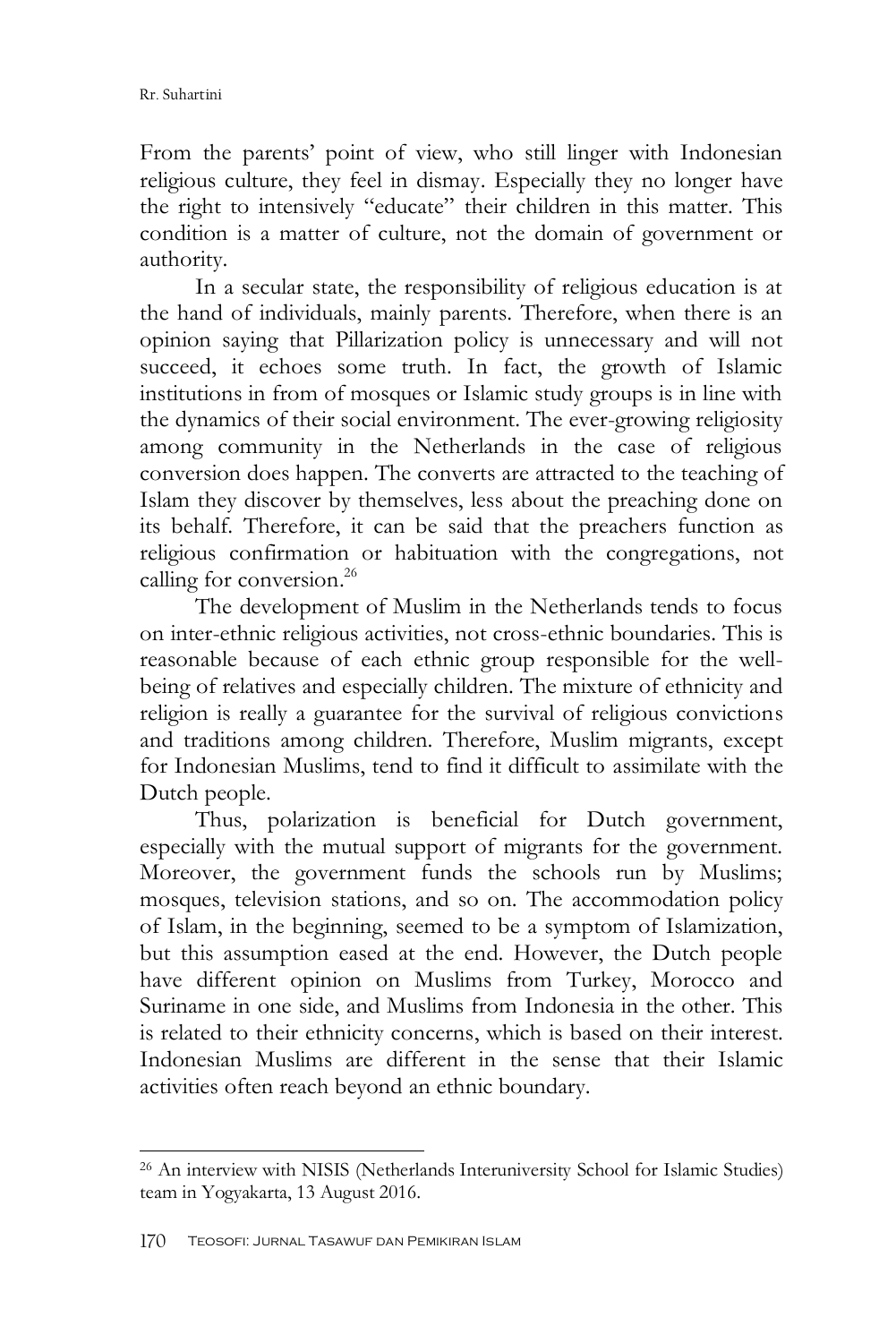Muslims are a religious minority in the Netherlands. On the other hand, Islamic rituals and traditions cover all aspects of life; birth (should be born within an Islamic wedlock); marriage (using Islamic solemnization); rituals (should be performed in mosque); halal food (with Muslim butchers), halal income, and death (using Islamic funeral). The cycle of Muslim life is guided by Islamic teaching, but certainly it needs regulation or government policy for public issues. In this case, the Dutch government fulfills it through regulatory frameworks, namely Act on Democracy in 1988 and Act on Funeral in 1991.

Furthermore, the attention of the Dutch government on Muslim community is also reflected in education. Among the 70% of elementary and secondary education funded by the government are Islamic schools. The support also acts as a controlling mechanism towards the schools so that they provide education that supports the government. However, some observations found that Islamic schools were underperformed. This also needs addressing as the government wants to improve the quality of education of migrants who are mainly low-fare laborers with a low level of education.

### **Concluding Remarks**

In general, lecture material in the Dutch mosques covers three aspects of basic Islamic teachings, that is *aqīdah* (theology), *sharī'ah* (Islamic law, including rituals and transaction), and *akhlāq* (morality). Basically, the most delivered sermon materials are about *aqīdah* and *sharī'ah*. Of the two topics, *sharī'ah* materials are also written for public consumption. Topics of *aqīdah* are usually delivered in special events and within individual consultation. Conversion of local Dutch people to Islam usually a result of intensive and private discussion with Muslim scholars in mosques. Meanwhile, there are also regular study groups discussing *aqīdah*. Some mosques affiliated with a number of schools should adapt their beliefs according to leadership of Muslim community who observe respective schools of law and theological persuasion. Traditionalist Sunni Muslims from Indonesia, Turkey, and Morocco embrace Ash"arite theology, whereas other sects such as Shī"ah, Ahmadiyah, Qor"ani, Salafi have their slightly different understanding of Islamic theology.

For instance, the Indonesian congregation of al-Ikhlas mosque in Amsterdam supplements their belief in the hereafter with its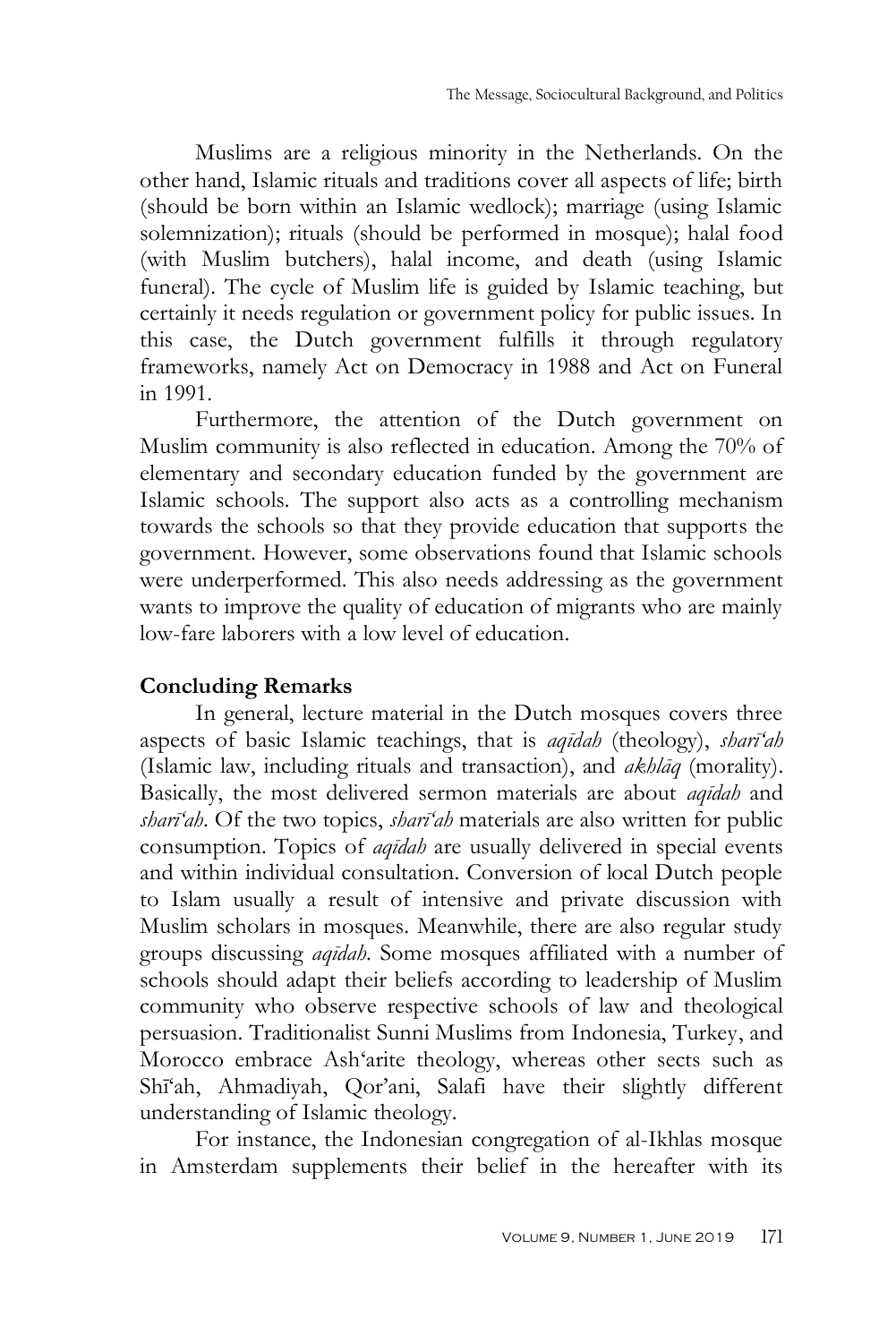subtopics from Indonesian tradition, such as supplication for the deceased, *tahlīl du'a*, recitation of chapter Yāsin, *istighāthah*, et cetera. This topic is combined with important events in the Islamic calendar; that Muslims should allocate their time for this life and hereafter. On the other hand, mosques with Salafi congregation discuss a lot about the purification of Islamic creed and accuse unorthodoxy of tradition and belief which are not taught or practiced by the Prophet. They speak offensively against the practices of other mosques that do not meet their ideal.

*Sharī'ah* is also a favorite topic for lecture and writing. Some preachers consider *sharī'ah* relevant for the need of the Dutch Muslims on a daily basis. The preachers tend to deliver materials on rituals (fiqh) and social transactions (*mu'āmalah*) as best they could to assist Muslims in determining good and bad in their lives. Akhlaq (ethics) is also frequently discussed in the mosques. However, it supplements other topics, such as *mu'āmalah*, which is not in the Dutch context. In addition, lecture materials should also give substantial solutions for current affairs, namely the issue of Syrian refugees, negative stereotypes in media towards Islam, the good relationship between migrant Muslims and non-Muslim Dutch people. Sermon materials that tend to criticize Dutch tradition that upholds openness should be delivered in such a way to avoid controversy.

The profile of Muslim preachers can be Salafi and Sunni in the context of Islamic propagation in the Netherlands. They are experts in basic Islamic knowledge (Quranic exegesis, Prophet traditions, theology, jurisprudence, ethics, and so forth). They also ably adapt to the Dutch situation in the Netherlands. Moreover, preachers must be well versed in what Muslim youths experience and deal with their lives. They must have the ability to spread peace publicly. In addition, preachers also deliver their sermons in Dutch language for easy comprehension by local audiences. Thus, Islam in the Netherlands should be presented with a local touch. Nonetheless, although preachers play a significant role in representing Islam in the Netherlands, there are several instances that conversion to Islam starts with the converts' own independent study of Islam, marriage, or something illogical. They just consider Islam is a beauty and then choose to convert.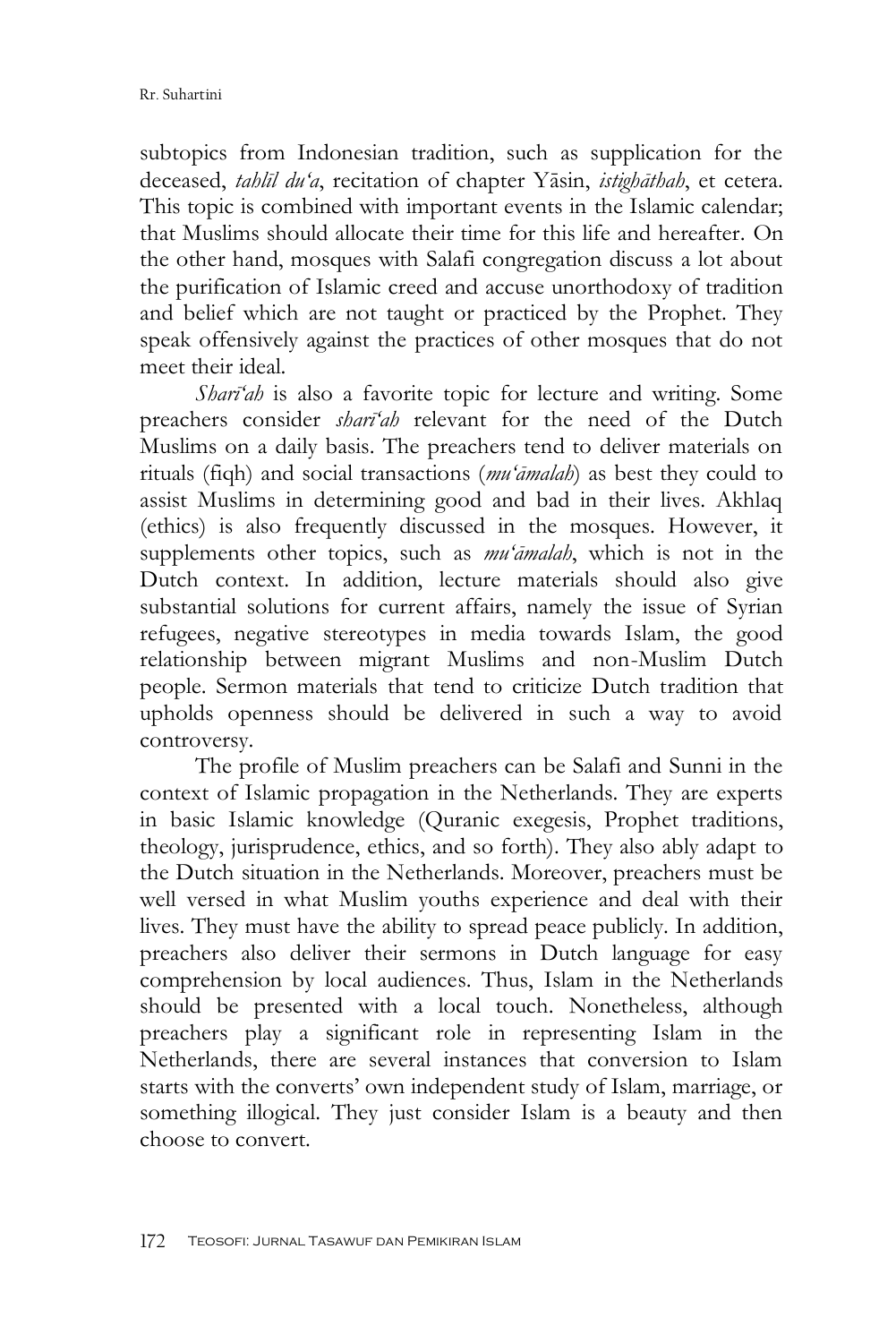The policy of the Dutch government on religion is a matter of controlling Muslim migrants. The government launched a policy called Islamic Pillarization, through several policies, namely the acknowledgment of religious activities, which acts as the liaison between the migrants and the government. Admittedly, this policy is somewhat unsuccessful because religious activities operate within the tradition of each country of origin. Likewise, government involvement in education by establishing and funding elementary and secondary schools still cannot improve students' performance.

### **Bibliography**

Aziz, Moh. Ali. *Ilmu Dakwah*. Jakarta: Pranada Media, 2016.

- Beaumont, Justin. "Candice Dias, Faith-Based Organisations and Urban Social Justice in The Netherlands", *The Royal Dutch Geographical Society*, *KNAG*, Vol. 99, No. 4, 2007.
- FORUM. *The Position of Muslim in the Netherlands*. Utrecht: Postbus, 2010.
- Ilaihi, Wahyu. *Komunikasi Dakwah*. Bandung: Rosdakarya, 2010.
- Kennedy, James C. and Zwemer, Jan P. "Religion in the Modern Netherlands and the Problems of Pluralism", *The International Relevance of Dutch History*, *BMGN - Low Countries Historical Review*, Vol. 125, No. 2-3, January 2010.
- Magazine, Alif. "Menikmati Perbedaan: Shalat Jumat di Belanda (1)", 22 January 2015/accessed on October 23rd 2015 from http://alifmagz.com/?p=29842
- Maussen, Marcel. "Pillarization and Islam: Church-state Traditions and Muslim Claims for Recognition in the Netherlands", *Comparative European Politics*, Vol. 10, No. 3, 2012.
- Meuleman, Johan. "Da"wa", Competition for Authority, and Development, *Journal Bijdragen Tot De Taal-*, *Land- En Volkenkunde*, Vol. 167, No. 2/3, 2011.
- Poole, Elisabeth. *Reporting Islam: The Media and Representation of Muslim in Britain*. London: I.B. Tauris, 2002.
- Rath, Jan. *Against the Current: The Establishment of Islam in the Netherlands*. Canada: Canadian Diversite, 2005.
- Rath, Jan., Sunier, Thijl., Meyer, Astrid. "Islam in the Netherlands: The Establishment of Islamic Institutions in a Depolarizing Society", *Tijdschrift voor Economische en Sociale Geografie*/*Journal of Economic and Social Geography*, Vol. 88, No. 4, 1997.